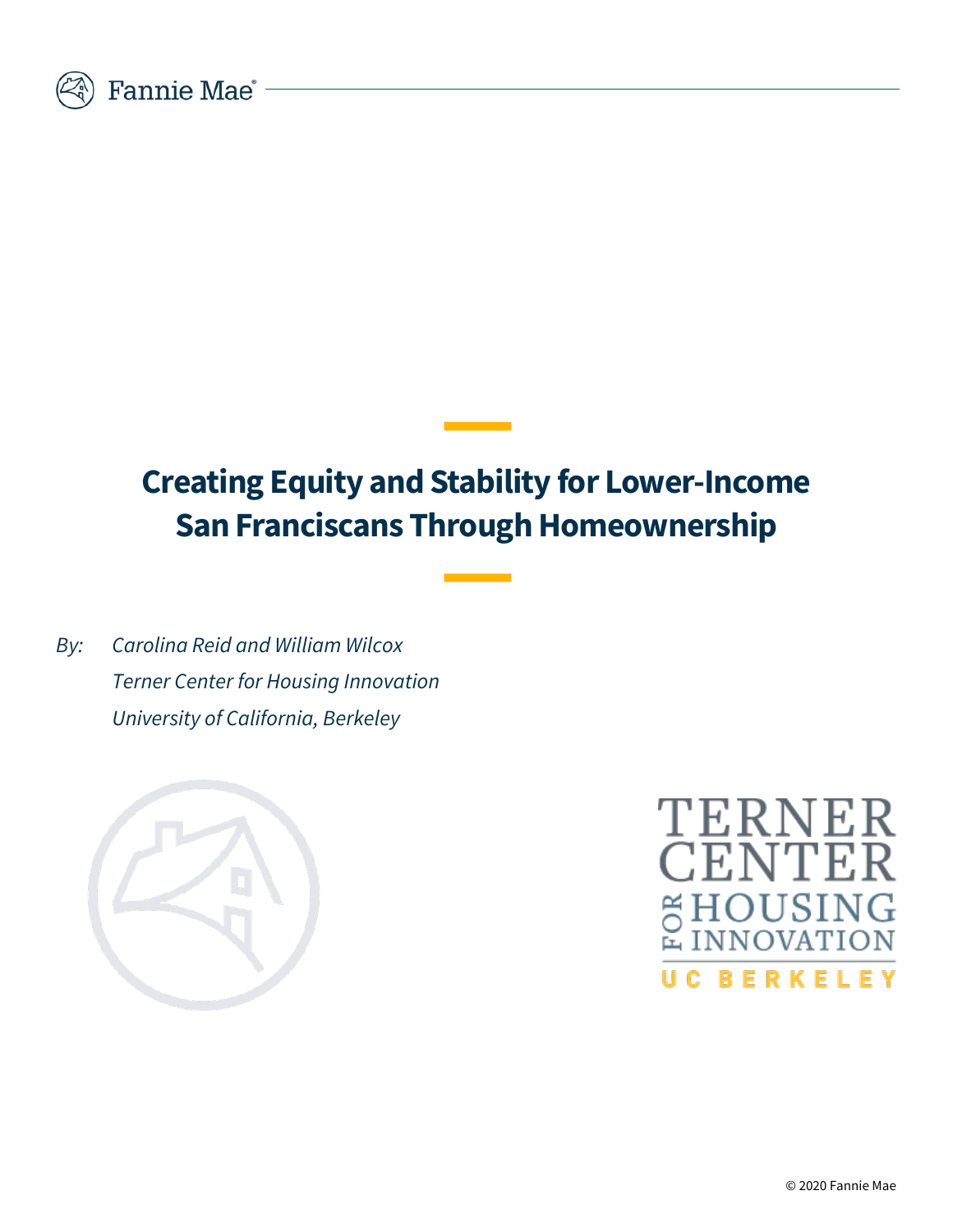

In 2018, the median price for a condominium in San Francisco was \$1.25 million. This is well out of reach of most households: it would requ[i](#page-16-0)re a monthly mortgage payment of almost \$6,000 a month, even after a quarter of a million dollar down payment.<sup>i</sup> Rising house prices and a widening gap in wages in the city have put the dream of homeownership out of reach for most low- and middle-income San Franciscans.

To promote more equitable homeownership outcomes, the San Francisco Mayor's Office of Housing and Community Development (SF-MOHCD) assists lower-income households to buy a home in the city through their Below Market Rate (BMR) Inclusionary Housing Program. SF-MOHCD's inclusionary housing program started in 1992, and is now one of the largest shared equity homeownership programs in the country.<sup>[ii](#page-16-1)</sup> As of June 2019, the program includes 1,900 ownership units, all sold to households earning no more than 120 percent of the Area Median Income (AMI).

An evaluation published in 2010 was largely positive, showing that homeowners in the program benefit from modest equity accumulation while preserving affordability of the units over the long-term.<sup>[iii](#page-16-2)</sup> That study illustrated that while the equity returns for households in the program were less than on market rate properties, the returns still exceeded what households could have gained by investing their down payment in the stock market or Treasury Bonds. However, the last ten years have been a tumultuous period in the housing market in California, including a deep and severe foreclosure crisis, followed by both a tightened credit box and a rapid and explosive growth in home values. In this case study, we explore what these developments have meant for the BMR program and its participants, and present lessons learned from San Francisco's experience that could be helpful for other cities seeking to develop shared-equity programs.

We begin the case study by providing an overview of shared equity programs: although these have often been thought of in the context of community land trusts or programs led by nonprofits, shared equity is a term that can apply to a diverse range of programs that seek to expand access to homeownership while retaining affordability of the units over the long-term. We then describe San Francisco's BMR program, showing how SF-MOHCD has adapted the program to better meet resident and lender needs. Drawing on data analysis and interviews with lenders, program staff and outside experts,<sup>[iv](#page-16-3)</sup> the report examines the success of the program, what best practices can be replicated by other programs, and what changes could be made, with a specific focus on increasing the availability of mortgage lending to borrowers in the program.

#### Background on Shared Equity Homeownership Programs

San Francisco's Inclusionary BMR program is known as a shared equity model. Shared equity homeownership programs, unlike down payment assistance programs, preser[v](#page-16-4)e the subsidy for the next buyer. In a shared equity program, the deed restriction includes a resale formula limiting the maximum amount for which the property can be sold. V<sup>i</sup> The resale restrictions then ensure that the unit remains affordable for the next household, which preserves the locality's initial investment in subsidizing the property.

Shared equity includes a number of program types such as community land trusts, limited equity cooperatives, and deed restricted affordable housing. In San Francisco's program, the city doesn't actually "share" in the equity returns. Rather, developers building market-rate condos are required to set aside a percentage of units for lower-income borrowers. Buyers of these units are able to receive a share of the appreciation in value of the property if they sell (compared to the market value of the unit if it was not in the program), but the resale amount is limited so that the unit remains affordable to the next buyer. In effect, the city is retaining some of the price appreciation to reinvest in a future lower-income household. The affordability requirements for the current and future owners are written into the deed for the property, which legally ensures the ongoing affordability for the unit.<sup>[vii](#page-16-6)</sup>

Inclusionary BMR homeownership programs exist across the United States in communities ranging from rural Utah to urban centers such as San Francisco and Washington DC. Research has shown that homebuyers in shared equity programs earn competitive returns on their housing investment while complying with long-term affordability restrictions, and that delinquency and foreclosure rates are low. <sup>[viii](#page-16-7)</sup> Research has also illustrated that homes remain affordable to future low-income homebuyers. As a result, shared equity models are increasing in popularity as a sustainable way to increase access to homeownership for lower-income households.

-----------------------------------------------------------------------------------------------------------------------------------------------------------------------------------------------------------------------------------------------------------------------------------------------------------------------------------------------------------

*This [case study/publication] was prepared at the request of, and leverages in part data and information provided by, Fannie Mae. The authors are solely responsible for its content and findings, which do not necessarily reflect the opinions of Fannie Mae.*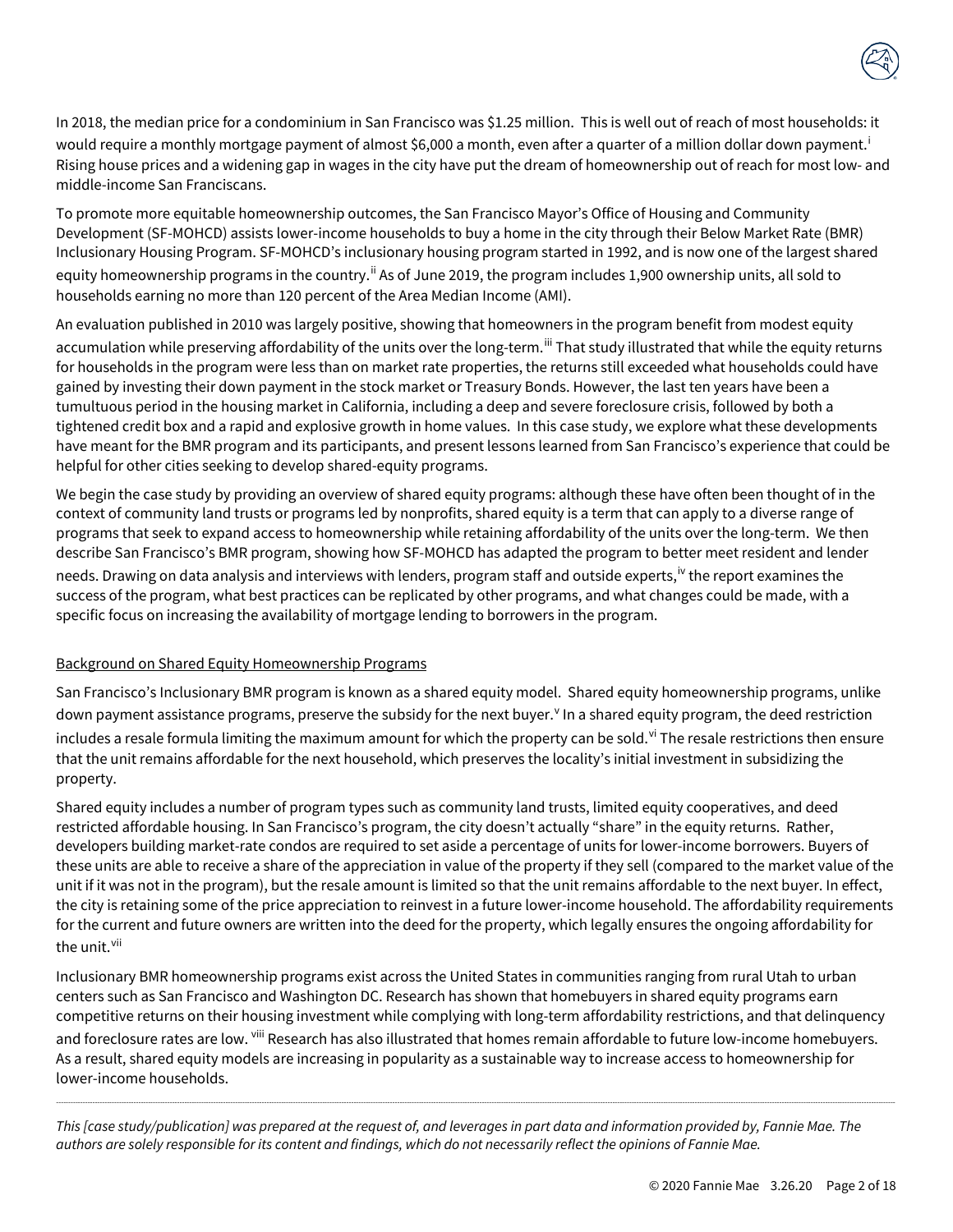## **An Overview of San Francisco's Below Market Rate Homeownership Program**

The San Francisco Mayor's Office of Housing and Community Development's inclusionary housing program started in 1992, and is now one of the largest shared equity homeownership programs in the country.<sup>[ix](#page-16-8)</sup> As of June 2019, the inclusionary housing program includes over 1,300 ownership units.<sup>[x](#page-16-9)</sup> (Figure 1) There are additional permanently affordable ownership units in the city's Limited Equity Program and Condo Conversion programs.<sup>[xi](#page-16-10)</sup> The BMR inclusionary homeownership program has and continues to provide a route to homeownership for lower income households in a city that has seen property values rapidly increase.

San Francisco's inclusionary program allows developers of new market-rate buildings to choose among different inclusionary requirements: they can build on site BMR units, build off site BMR units, pay a fee, donate land (in some cases depending on project location), or offer some combination of those options. If they choose to pay a fee, the cost is based on square footage and the funds are then used by SFMOHCD to fund other affordable housing.<sup>[xii](#page-16-11)</sup> The majority of developers choose on-site BMR units, followed by paying the in lieu of fee. (Table 1) In general, developers of ownership (condominium) projects tend to choose on-site BMR units.



# **Figure 1: Map of San Francisco's Inclusionary Projects with Ownership Units**

## **Table 1: Distribution of San Francisco Inclusionary Projects**

| <b>Inclusionary Option</b> | Overall | <b>Ownership / Condominiums</b> |
|----------------------------|---------|---------------------------------|
| On Site BMR                | 68.5%   | 79.1%                           |
| In Lieu of Fee             | 23.4%   | 11.0%                           |
| Off Site BMR               | $3.5\%$ | $6.2\%$                         |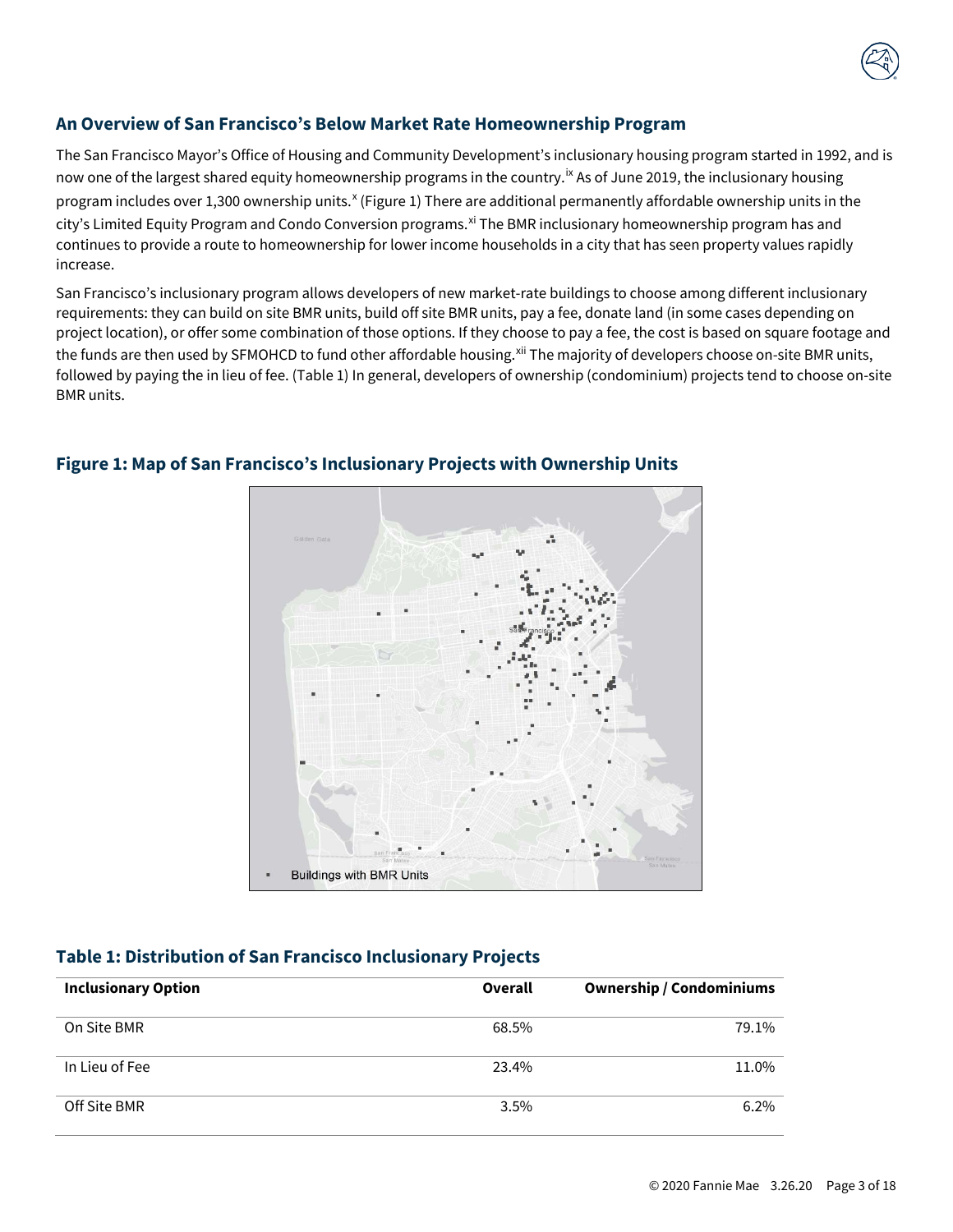| Land        | 1.0% | 0.5% |
|-------------|------|------|
| Combination | 3.0% | 1.9% |

*Source: Terner Center calculations of SF Open Data[xiii](#page-16-12)*

The program sets the affordability levels and percentage of BMR units required by the size of the project. Table 2 summarizes the requirements for ownership projects. In recent years, the city has responded to the growing affordability crisis by raising the inclusionary requirements over time using a "phased" approach. Ultimately, developers of condo buildings will need to set aside 15% of units in smaller buildings (10-24 units) and 26% of units in larger buildings (25 or more units) for affordable homeownership.

## **Table 2: Percentage of Affordable Units Required in New Condominium Buildings[xiv](#page-16-13)**

| <b>10-24 Units</b> | <b>Household Income Level</b> | Percentage of<br>Units*         | Sales price set<br>at                  | <b>Allowable</b><br>household<br>income up to |
|--------------------|-------------------------------|---------------------------------|----------------------------------------|-----------------------------------------------|
|                    | Low Income Households         | 13% of units in<br>project      | 80 AMI                                 | 100 AMI                                       |
| 25 or more units   | <b>Household Income Level</b> | <b>Percentage of</b><br>Units** | Sales price set<br>at                  | <b>Allowable</b><br>household<br>income up to |
|                    | Low Income Households         | 10% of units in<br>project      | 80 AMI                                 | 100 AMI                                       |
|                    | Moderate Income Households    | 5% of units in<br>project       | 105 AMI                                | 95-120 AMI                                    |
|                    | Middle Income Households      | 5% of units in<br>project       | 130 AMI (min<br>occupancy 2<br>people) | 120-150 AMI                                   |

*Source: Section 415 of Planning Code.[xv](#page-16-14)*

*Notes:* 

*\* This increases by 0.5% each year until it reaches 15% (and started increasing in January 2018 from an initial base of 12%).*

*\*\* The percentage of the two higher AMI tiers (moderate and middle income) will increase 0.25 percent for each category every year starting in 2020 until the overall total is 26 percent.*

San Francisco's BMR program is one of the most robust in the country with 238 BMR condominium units slated to come online in 2019 (with one building alone contributing over 150 units). There are another 426 in the pipeline for the following 4 years.<sup>[xvi](#page-17-0)</sup>

Even with this substantial new inventory, there is more demand for affordable units than supply. First-time homebuyers with eligible incomes apply to enter a lottery for each BMR unit through the city's Database of Affordable Housing Listings Information and Applications (DAHLIA). In order to be eligible for the lottery, a household must complete a short application in which they list their income, attend a homebuyer education course with a HUD approved housing counseling agency, and get a pre-approval letter from a lender certifying they can qualify for a mortgage for the necessary amount for the unit.<sup>[xvii](#page-17-1)</sup> This online system only went live in early 2019; prior to that, according to SFMOHCD staff, applicants were required to submit financial documents demonstrating their income and assets to be eligible for the lottery as well as unit specific loan pre-approvals for each unit they applied for. Advocates believe the new online system will improve access to the lotteries, particularly because much of the application could be completed using a smartphone. The lottery application timeframe is 45 days. If chosen by the lottery, residents are contacted by the developer's realtor and if they are interested in the unit, begin to work with SFMOHCD and submit detailed financial records to verify that they meet the program requirements for the unit such as income, first time homebuyer status and debt-to-income ratios.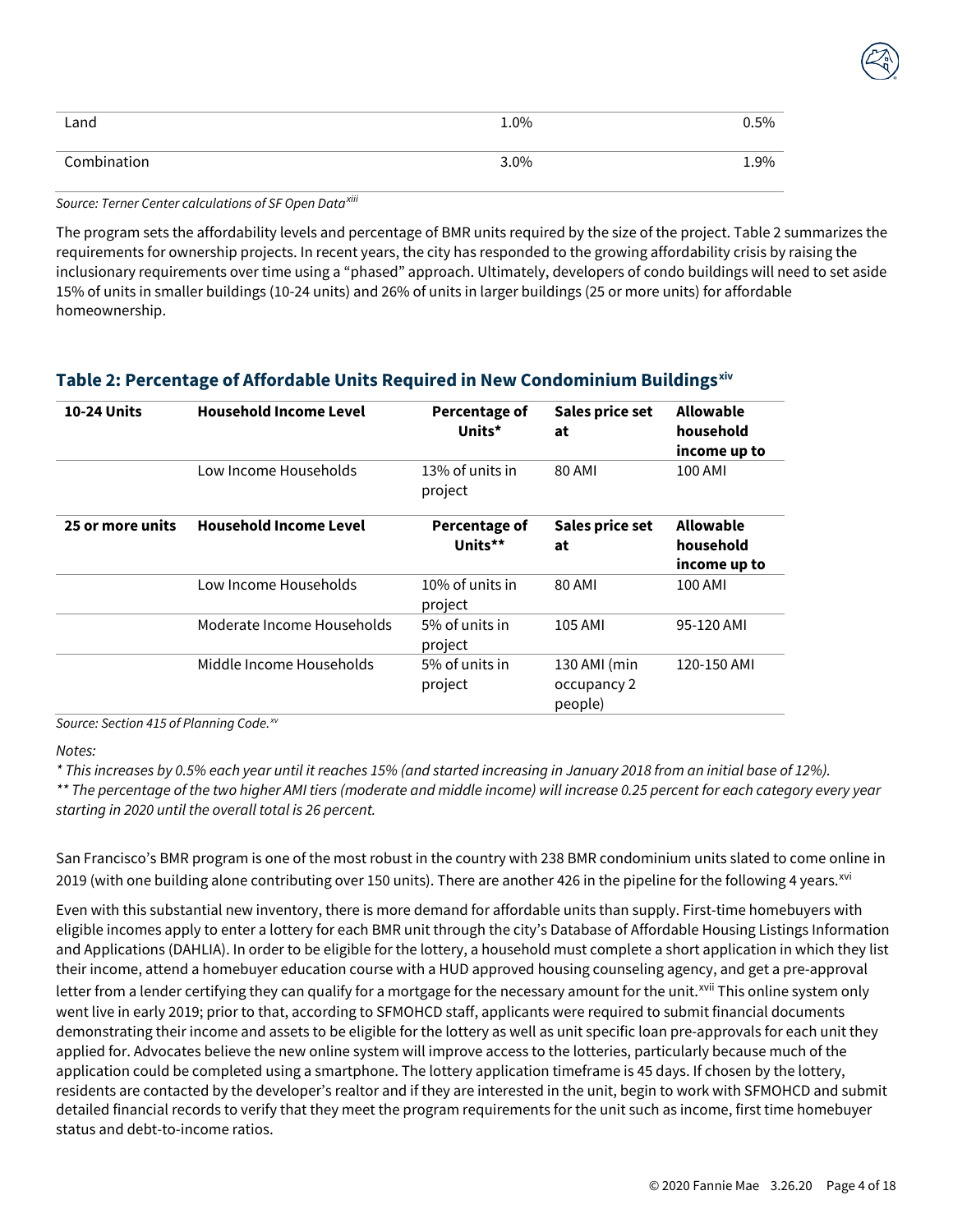

SFMOHCD also establishes a number of other safeguards and steps in the purchasing process to ensure that borrowers are both eligible to benefit from the BMR unit and that they can successfully meet the mortgage payments over time:

- Approved Lenders: Borrowers can only secure a loan from an SF-MOHCD approved lender and must obtain a 30-year fixed interest rate mortgage. Lenders are precluded from charging fees beyond what they charge on conventional loans outside of the BMR program. These provisions protect borrowers from high fees or the risks associated with nontraditional mortgage terms, but can also reduce the profitability of these loans.
- Program Compliance: Buyers must sign an affidavit certifying that they meet program eligibility requirements and will remain in compliance, including that they will adhere to the resale restrictions if they choose to sell the property.
- Refinancing Restrictions: To ensure that loan-to-value (LTV) ratios do not get too high, buyers are restricted from refinancing their mortgage or taking out additional liens against the property without SF-MOHCD approval.
	- o SF-MOHCD will approve rate and/or term refinances, and in fact, a majority of BMR households refinance their mortgage. On average, households refinance 5.4 years after their initial purchase. Home Equity Lines of Credit (HELOC) are prohibited.
- Ongoing Counseling: Buyers must complete a six-hour post-purchase homeownership course as well as an annual compliance certification that ensures the homeowner has active insurance and is meeting the minimum 10-month a year occupancy requ[i](#page-17-2)rement.<sup>xviii</sup>

If the homeowner violates these provisions, the cost difference between the BMR sales price and the market value of the unit becomes due immediately from the buyer to SF-MOHCD.<sup>[xix](#page-17-3)</sup> Violation of these provisions also allows the city to retake the property. By attaching these clear consequences to the deed and title for the property, the program has had significant success in ensuring compliance, according to program staff. However, one ongoing challenge is that the BMR program loans are not particularly profitable for banks and may even constitute a loss since lenders cannot charge fees high enough to offset the time and effort it takes to make the loans.

The resale formula for the program has been established to balance the goals of equity accumulation for the homeowner and the long-term preservation of affordability. The maximum resale price of the property is based on the initial purchase plus a percentage increase based on the change in the HUD listed AMI since the property was bought. The homeowner may also include the cost of approved capital improvements up to 10% of the resale price, the cost of a realtor up to 5% of resale, and the cost of any special assessments at a depreciation rate of 7% per year, which are one-time fees levied by homeowners' associations for building wide costs.

For example, a prototypical household of three with an income of about \$48,000 (60% of AMI) purchases a 2-bedroom condominium in 2007 in a newly constructed building for \$238,500 through the BMR program. A similar market rate unit in the building would have cost \$846,000. The household then sells the unit in 2017 for \$311,500, making a gain of \$73,000 before selling costs. This gain represents a 30.6% appreciation on the initial price, which tracks closely with the 33.3% increase in AMI that occurred in San Francisco over that time period.<sup>[xx](#page-17-4)</sup> The sale price in 2017 was still well below market rate, since a similar market rate unit in the building sold for \$1,235,000 that year. This example illustrates how the BMR program allows low-and-moderate income homeowners to generate returns on their housing investment, as well as accrue the forced savings from mortgage instead of rent payments. In addition, the unit can subsequently be sold at a below market rate to a new lower-income homebuyer.

All resales must go through SF-MOHCD's marketing and lottery process, similar to new units. About 30-50 BMR units are resold every year now, representing a small fraction of the overall number of units in the program. Previously it was a smaller portion of units but as the size of the program's portfolio has grown, so has the number of resales.

## **Lender Participation and Perspectives**

One important element to the BMR program is partnering with lenders who are willing to work with city staff to originate these mortgages. The program has historically generated between 50-60 mortgage originations each year, from a combination of new properties (the majority of originations), refinances, and resales. Though in some years, like the current one, there is a significantly greater number of units entering the program due to large condominium projects opening. While SF-MOHCD has approved 35 mortgage loan originators at 20 financial organizations to lend in the program, only 4 banks (First Republic, Umpqua, Citibank, and Wells Fargo) have originated 67 percent of all loans in the program, based on data going back to 2008.<sup>[xxi](#page-17-5)</sup> Of this portion of units in the program, First Republic has made 26.3 percent of all loans in the program while the majority of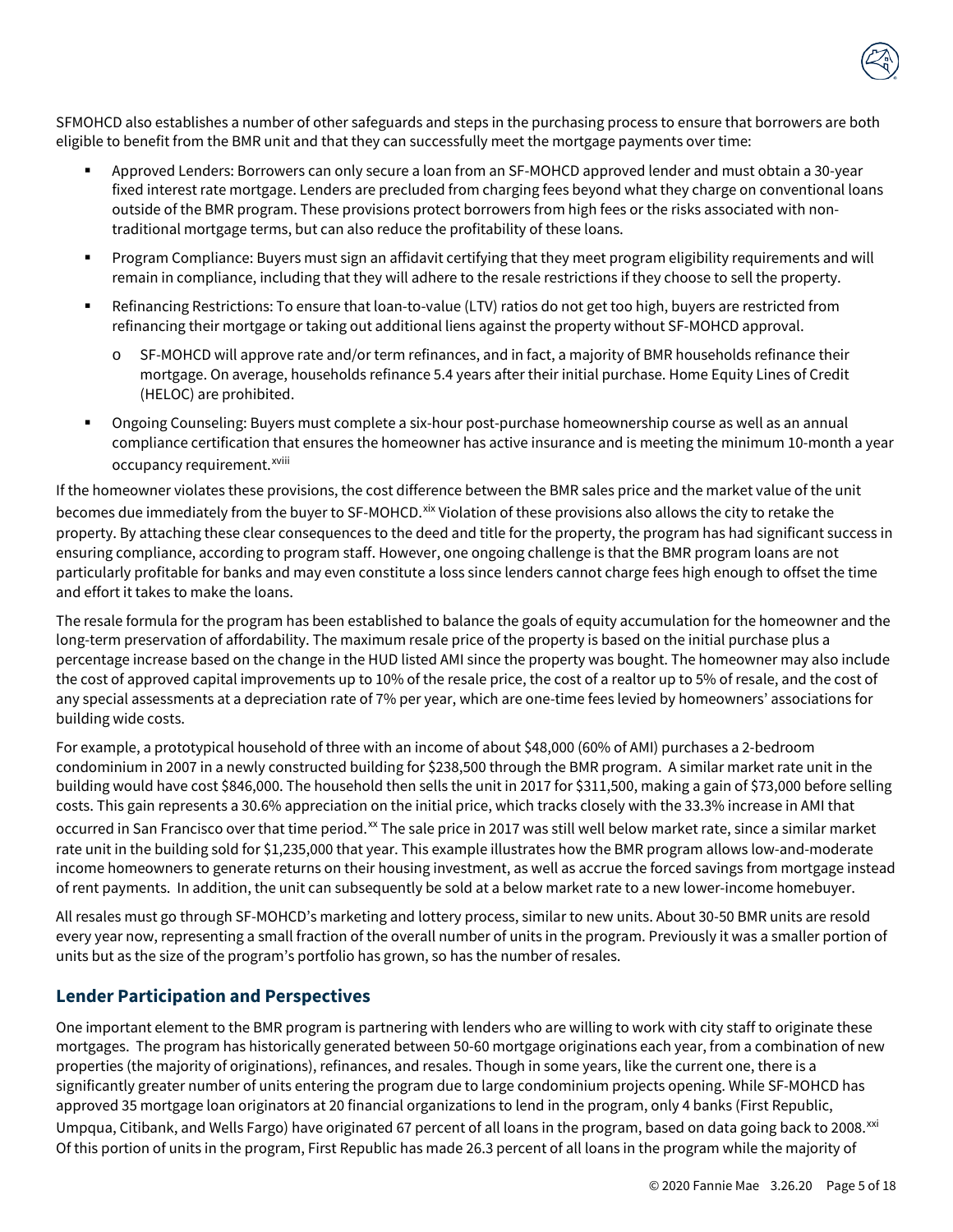

Lenders that actively participate in the program cited a number of reasons why they offer mortgages as part of the BMR program, despite the higher levels of paperwork and lower mortgage balances. The overarching reason was the desire to serve lower income residents in the city and to be "good citizens." For these banks, particularly the regional and community banks, participating in the program is seen as an important part of value alignment, serving the needs of their community.

Interviews also pointed to the potential for new business as a result of these mortgage originations. <sup>[xxii](#page-17-6)</sup> One west coast based community bank, for example, decided to join the San Francisco program because they saw participation as an opportunity to be seen as a "full service bank" compared to their competitors in the market. Similarly, an independent mortgage company said they participated as part of their long-term marketing strategy to bring in first-time homebuyers as customers. They believe these customers will become long-term clients, as well as generate additional business through referrals.

A third reason banks gave for participation is to satisfy their obligations under the Community Reinvestment Act (CRA), which requires that insured depositories meet the credit needs of their communities, including low- and moderate-income

households.<sup>xx[i](#page-17-7)ii</sup> However, few interviews noted the CRA as the primary motivation for participating - in general, CRA credit was seen as an added benefit to lender involvement rather than the reason for that involvement. For example, mortgage loan originators at two banks noted that a duty to assist low-income households in achieving homeownership was a key goal as well as getting CRA credit. One of those mortgage loan originators, who was part of the community development department of the bank, noted that their portfolio loan product for the BMR program, which is below the rates typically offered for conventional GSE loans, helps them to meet their CRA goals as their bank grows, and in turn their CRA obligations. This lower rate has helped the bank to make the most loans of any bank in the BMR program, currently around 30% of all loans made each year in the program according to MOHCD staff and affordable homeownership advocates, which is greater than their overall historical share of the loans across the history of the program.

Finally, lenders also come to the BMR program through other programs and relationships. For example, lenders who participate in the down payment assistance loan program (DALP) also often do primary mortgages for the BMR program. This has helped bring in some additional lenders according to staff at MOHCD. In addition, developers often use a primary lender and have them serve as the lender for the BMR units too.

# **The Impact of San Francisco's BMR Program**

By all accounts, San Francisco's BMR program has been successful, helping lower-income San Franciscans access homeownership in a city where the average house price is well over \$1 million.

Analyzing data from a sample of current program participants shows the broad range of households served by the program. XXIV (Table 3) About a third of households earn less than 80 percent of AMI – in 2018 that equated to a maximum income of \$66,300 for a 1-person household.<sup>[xxv](#page-17-9)</sup> The majority of buyers have incomes between 80 and 120 percent of AMI, higher than most affordable housing programs that generally limit benefits to those earning less than 80 percent of AMI. However, the high housing costs in San Francisco, even with inclusionary subsidies, make it difficult to extend the subsidy to those who earn substantially less.

The program also primarily serves smaller households, with just over 70 percent having only 1 or 2 members. This may be in part explained by the housing supply available through the program: the majority of units tend to be 1- and 2-bedroom condos along with some studios. Fewer than 15 percent of the units are 3-bedrooms or more. The age of the head of household ranges from 19 to 78 with a median age of 35. Even though household sizes are small, 60 percent of households had one or more minors and 24 percent of households was home to a senior. There are no modifications to the terms of the loan or house value when household size or income changes. However, if a household decides to refinance and their income has increased, SF-MOHCD can ask them to repay their initial down payment assistance. SF-MOHCD requires this repayment if the overall mortgage payment – with the new principal that includes repaying the down payment assistance – would be below 28 percent of the household's income.

Data on participants' race and ethnicity show that the majority of buyers are Asian, followed by non-Hispanic Whites. While these are the two dominant racial and ethnic groups in San Francisco, Black and Latino households are under-represented in the program in comparison to their share of the city population. Gender is balanced evenly for heads of household.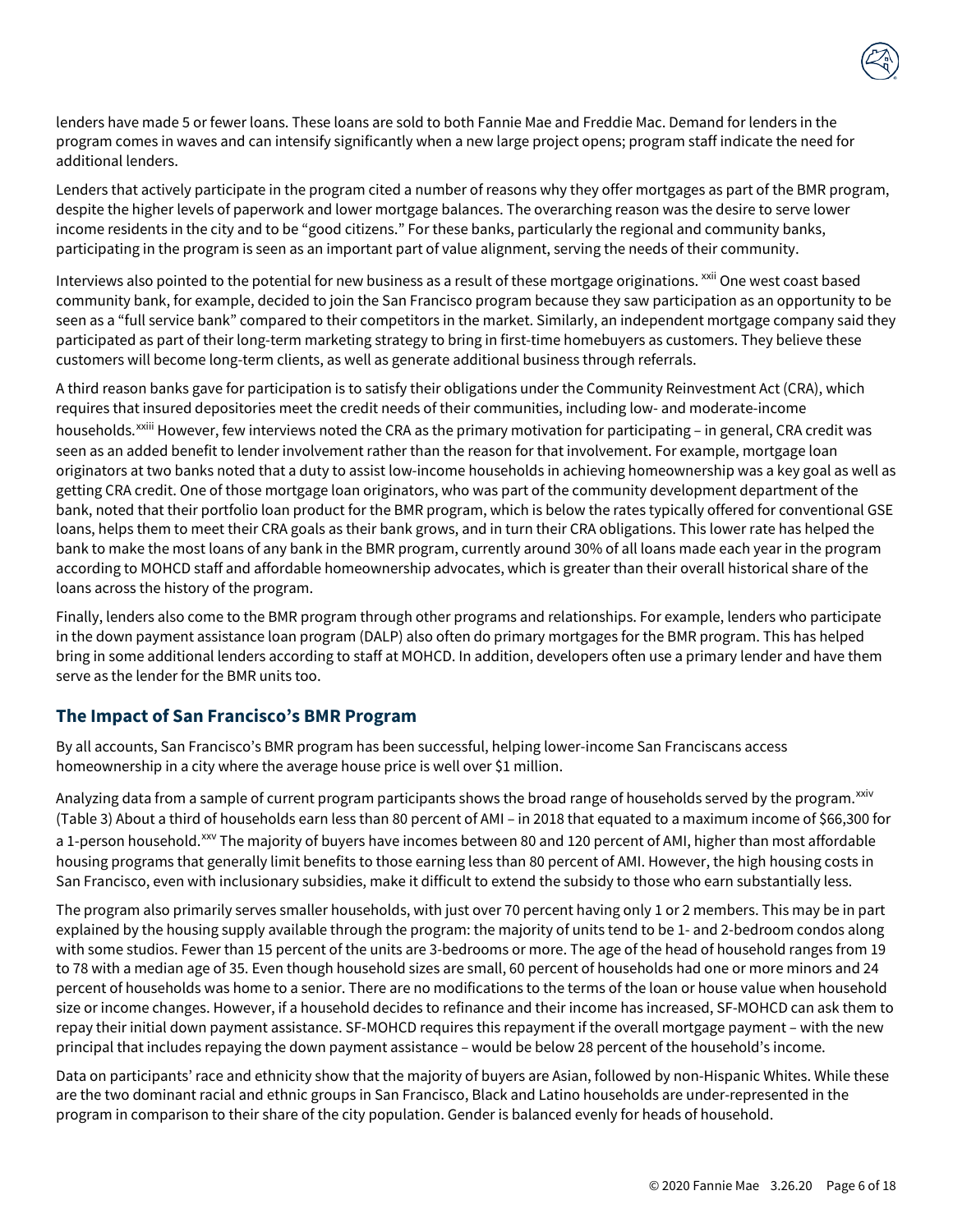| <b>Households by AMI at Purchase</b> |                | <b>Percent</b> |
|--------------------------------------|----------------|----------------|
|                                      | 50% and Below  | 1.6            |
|                                      | 50-80%         | 31.4           |
|                                      | 80-100%        | 59.4           |
|                                      | 100-120%       | 7.3            |
|                                      | Over 120%      | 0.3            |
| <b>Households by Race/Ethnicity</b>  |                |                |
|                                      | Asian          | 55.2           |
|                                      | White          | 26.7           |
|                                      | Latino         | 7.7            |
|                                      | Multi-Racial   | 2.1            |
|                                      | <b>Black</b>   | 1.9            |
|                                      | Not Stated     | 6.4            |
| <b>Household Size</b>                |                |                |
|                                      | $\mathbf 1$    | 48.1           |
|                                      | $\overline{2}$ | 22.3           |
|                                      | 3              | 17.3           |
|                                      | 4 or more      | 12.3           |

# **Table 3: Demographic Profile of SF's BMR Program Participants**

To assess the benefits of the BMR program on housing stability and wealth accumulation, we matched the addresses of the city's public data on BMR units to tax assessor data for 1,165 BMR units (88% of the units in the program). This allowed us to assess both the length of time homeowners lived in their unit, as well as the price of the unit at purchase and at sale, as well as compare outcomes with homeowners of comparable market rate units.

Overall 60.6 percent of households in BMR units are the original homebuyers although this includes households who have moved in recently. Approximately 92.1 percent of households in BMR units built in the past ten years (after 2009) are the original tenants, in comparison to 41.6 percent of households in BMR units built more than a decade ago. . Among BMR owners who sell their home, the median number of years before sale is 7. (Figure 4) Although this is fewer years than the typical homeowner, it is longer than other low-income households.<sup>[xxvi](#page-17-10)</sup>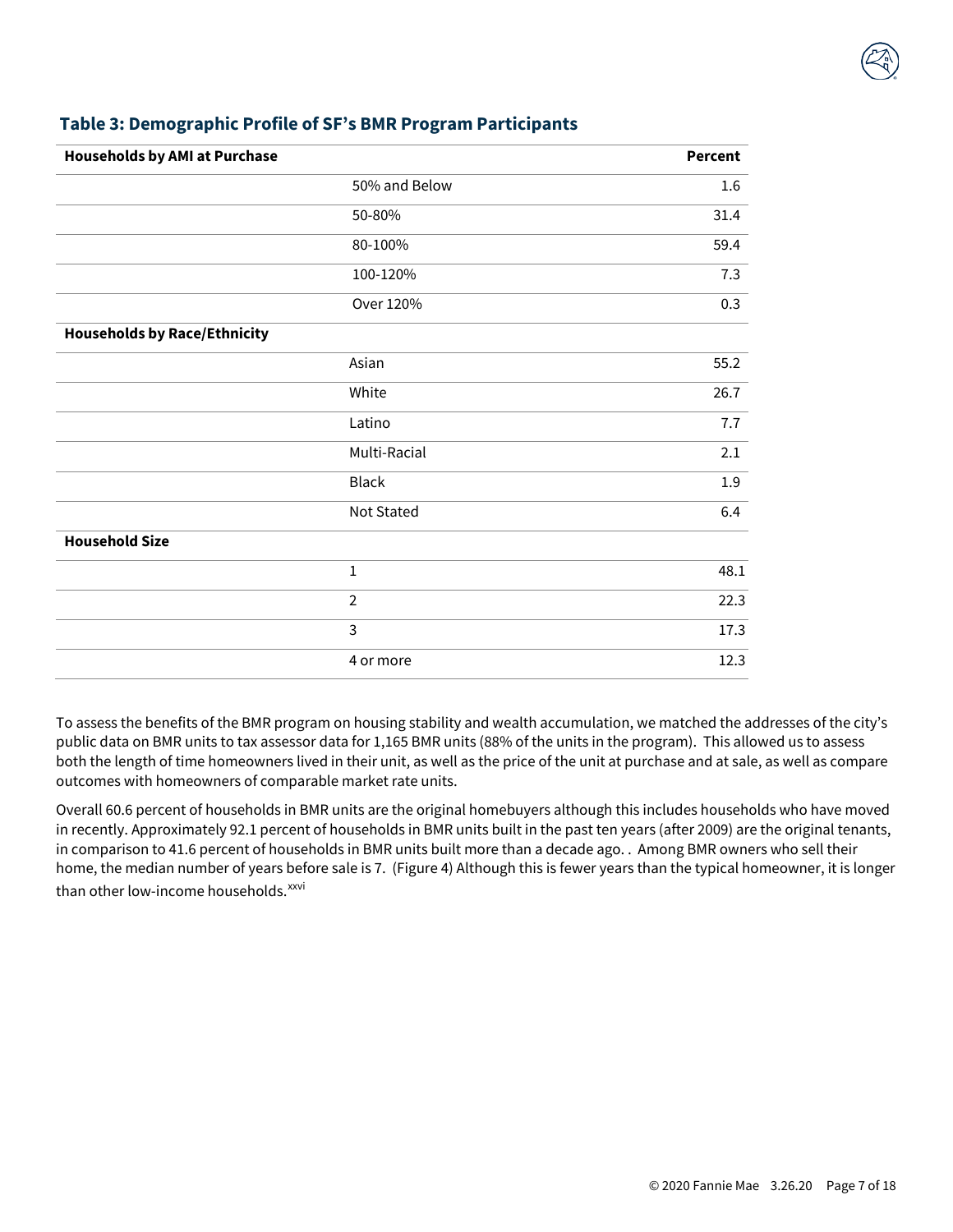## **Table 4: Length of Tenure in BMR Units**

| Percentage of Households who Have Not Moved                          | 60.6%          |
|----------------------------------------------------------------------|----------------|
| Percentage of Households who Have Not Moved - Moved in Prior to 2009 | 41.6%          |
| Percentage of Households who Have Not Moved - Moved in Since 2009    | 92.1%          |
| Median Number of Years Before Resale, for Households Who Sell        | <b>7 years</b> |

For those who sold, the majority of households gained equity. (Figure 5) The majority (90 percent) of BMR homeowners who sold their home made a gain at resale compared to their original purchase price. The average seller sold their home for 25 percent more than their initial purchase price (not adjusted for inflation) and this percentage increases steadily with increased years of tenure. This translates into an average net capital gain (sale amount less initial cost) of \$61,000. However, this does not account for selling costs from the realtor fee (5% for BMR units in the program) and the transfer tax, which generally amounts to 6-7 percent of sale prices in San Francisco.<sup>xxvii</sup>

That said, buyers of market rate condominiums in San Francisco gained more: the average resale gain at the last sale was \$612,000. Market rate sales had an overall average appreciation rate (unadjusted) of 54.1 percent. Holding the number of years of ownership and the age of the unit constant, the appreciation (equity) gained at resale by BMR owners was about 24 percent less than comparable market rate owners. (Appendix Table B.1) However, as Figure 5 shows, market rate owners were slightly more likely to sell their home at a loss.



# **Figure 2: Distribution of Equity Losses and Gains, SF BMR Participants**

These finding are not surprising, given that the structure of the program passes on the subsidy to the next borrower. Our analysis shows that BMR units were initially sold at a discount of 67.1 percent and that this discount grew slightly to 67.8 percent at resale. This translates into a discount of \$540,750 at initial sale (examples were from 2003-2007) and \$640,000 at resale (2012-2018), passing on the affordability of the unit to the next owner. These differences illustrate the tradeoffs of a BMR program from an asset building perspective: while BMR borrowers are still able to build equity, the preservation of the affordability subsidy means that the home remains in the city's housing stock and can be resold at an affordable price to other households.

The analysis also suggests one added benefit to BMR units: because of their lower market valuation and high demand for affordable units, borrowers may be protected from market downturns, at least in stronger real estate markets. We examined 9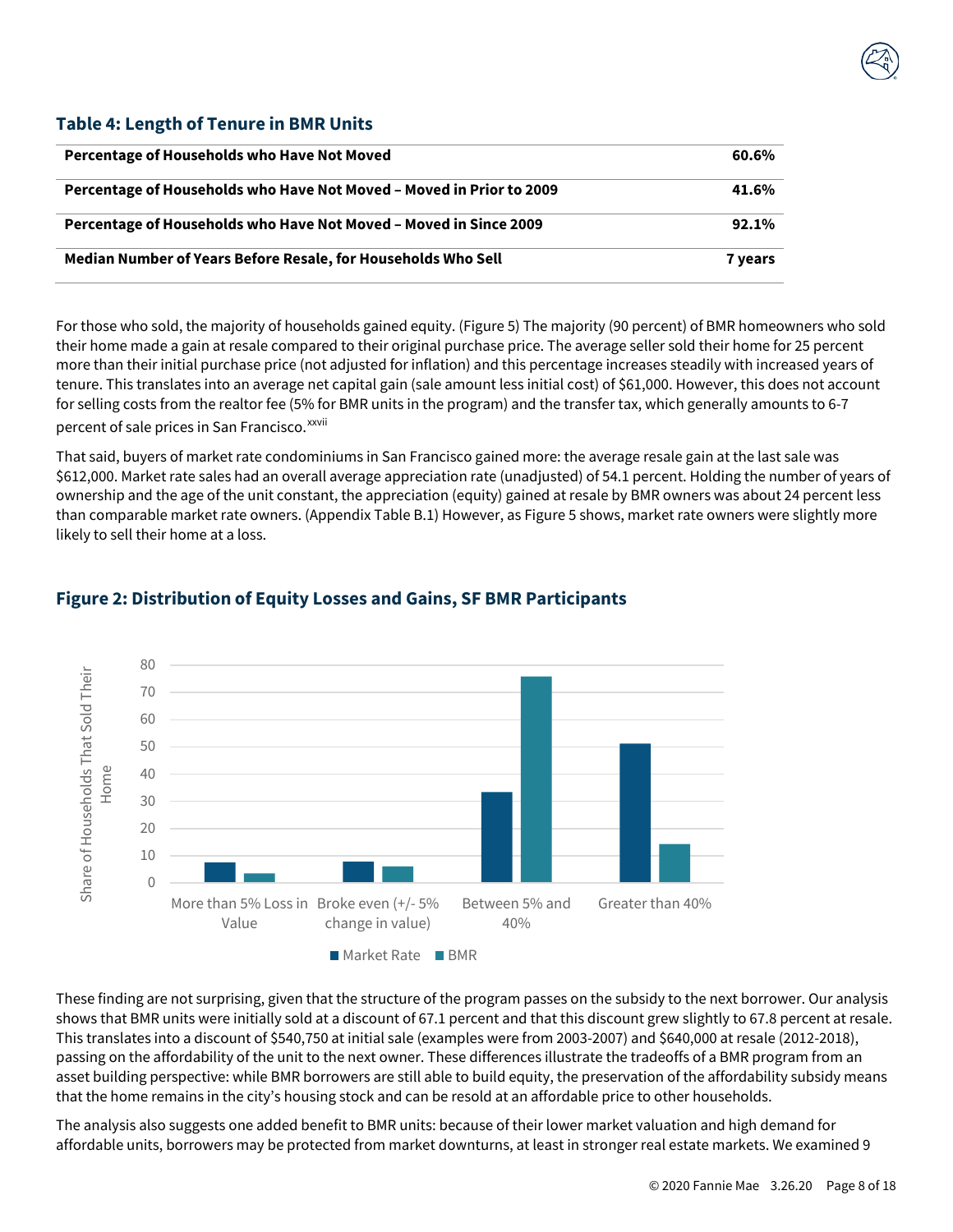

pairs of units in which one unit was a BMR and the other market rate, but where both were in the same building with the same number of bedrooms and that were bought/sold in the same years. The market rate units saw higher returns both percentagewise and in terms of actual resale profits compared to the BMR units (\$300,000 to \$600,000 more). However, market rate units sold during 2012 and 2013—before the market recovered—saw losses or less appreciation in comparison to the BMR units.

Default rates in the program are also low. While data on earlier years are not available from SF-MOHCD, in 2017 and 2018 there were only 4 defaults and 1 trustee sale out of the more than 1,300 properties in the program. This represents a 0.07 percent default rate, significantly lower than most programs targeted at lower-income borrowers.

## **Lessons Learned: Challenges to Running a BMR Homeownership Program**

San Francisco's BMR program has evolved over time, responding to changes in the housing market, the lending environment, and programmatic guidelines and priorities established by city leadership.

#### Lesson 1: Simplify the Intake Process

As a government program, SF-MOHCD has an obligation to ensure that the benefits of the subsidy go to qualified families, and that the program adheres to city priorities and rules. However, this obligation comes with extensive oversight and paperwork, which can pose a barrier to households applying for the program. Prior to October 2018, households needed to provide detailed financial information in order to qualify before they even entered the lottery, as well as obtain a separate loan pre-approval for each unit they applied for. This level of paperwork put a strain on both households and lenders, without any guarantee that they would be selected in the lottery and considered for a unit.

In recent years, SF-MOHCD has streamlined the application process by creating the DAHLIA online application system. Applicants now only apply once with a single loan pre-approval to enter the lottery for all the BMR units in each building. Lenders reported that DAHLIA has improved access and the online portal has helped with timely processing for both lenders and SF-MOHCD.

Prospective buyers still need to complete an approved homebuyer education class prior to applying for the lottery. Program staff note that this is important to ensure that borrowers are prepared to buy a home, and that they are committed to engaging in the process if they are selected. Program staff also noted that their current program rules are structured to help quickly identify a qualified program buyer so that waiting to find a buyer does not create a financial burden to developers or sellers. MOHCD staff noted that on average it takes 1-2 months for households to complete the homebuyer education and loan pre-approval.

However, lenders suggested that the program could be improved if SF-MOHCD didn't require the homeowner education or loan pre-approval until after the lottery was conducted. Lenders believed this would attract a more diverse pool of program applicants, as well as reduce the amount of time that lenders have to spend issuing pre-approvals for applicants who are often not chosen in the lottery. Respondents noted that the City of Oakland and Alameda County structure their programs in this way, to minimize up front workload.

Another challenge for borrowers can be navigating SF-MOHCD's income guidelines. In order to target lower-income families, the guidelines include a wide variety of categories of income, such as overtime pay. However, households sometimes believe they would qualify, but find out later that they are over the income limits. According to SF-MOHCD program staff, borrowers will often not factor in overtime or assets, both of which MOHCD does count. One lender also noted that many borrowers think SF-MOHCD will make an exception for them if they are just a little over the income limit, but this is not true. While it could be possible to create an online calculator to help borrowers assess their eligibility, in reality, this step in the process requires staff to look at income paperwork carefully since being an effective steward of city resources is critical to the program's long term political support and success.

#### Lesson 2: A Few, Active Lenders May Be More Effective than Multiple Lenders

A second challenge facing the program is encouraging more lenders to actively participate in originating mortgages. As noted above, the need for mortgage loan originators to support the program spikes and wanes – when a new building comes on the market, there can be as many as 150 new BMR units that need to be processed in a short time frame. While there are 35 mortgage loan originators on MOHCD's approved lenders list, this is not enough to meet the needs of borrowers when there is a rush, especially when many of these mortgage loan originators only originate 1-2 loans a year. Only a handful of mortgage loan originators are active participants in the program. This situation results in mortgage loan originators not being able to respond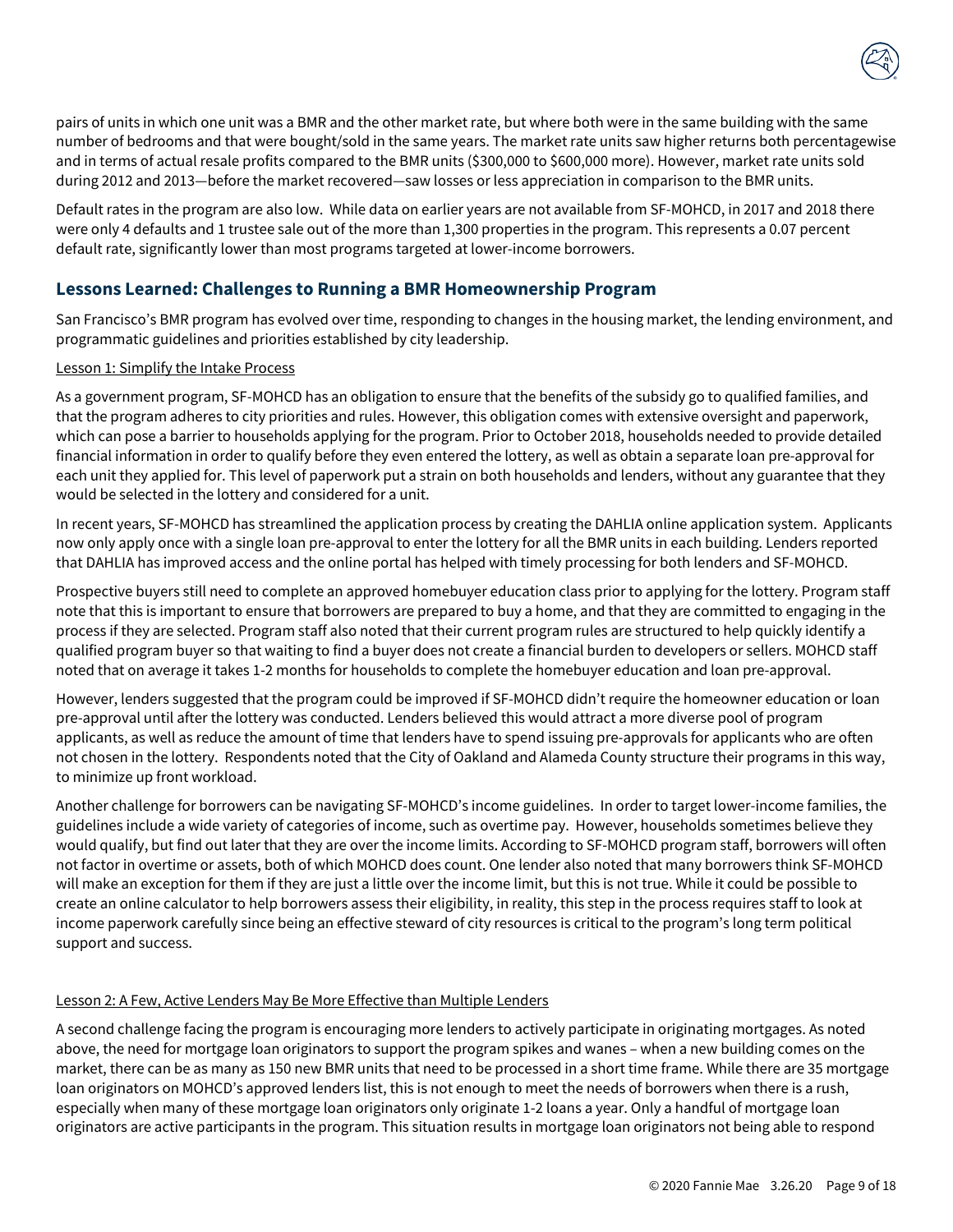

regularly. Advocates noted that some participants can get frustrated when they only receive a lending officer's voicemail, and/or when they have to wait a long time to receive a reply

Interviews illustrated some of the challenges to getting more mortgage loan originators to participate. For most mortgage loan originators, lack of predictability in being able to translate the time it takes to work with a customer into a loan origination outweighs the potential benefits of being an active lender in the program. Lenders reported that borrowers seeking to join the lottery mostly contacted with them through BCC emails, presumably sent to multiple lenders at once. Answering those emails can take time, particularly in terms of working towards giving the borrower a pre-approval, and the lack of a personal relationship means it isn't clear whether the borrower is doing this with ten lenders or just a couple.

In addition, mortgage loan originators reported feeling frustrated that borrowers were concerned solely with the cost of the loan (e.g. the interest rate) and not about customer service or their experience with the individual mortgage loan originator. Mortgage loan originators who primarily made market rate loans said that the low interest rate offered by some other lenders who offered a portfolio product made it hard for them to compete in this market. Compared to market rate loans where most buyers will eventually take out a mortgage with the pre-approval lender, in this case, the mortgage loan originator can do a lot of work and the borrower may not even be selected in the lottery. Advocates noted that these challenges often lead to some mortgage loan originators choosing to leave the program, even though their bank may rotate in other staff to cover the program requests.

On the flip side, SF's BMR program has a few committed lenders who originate the majority of loans, and who did not cite these same concerns. Most of these lenders come from the community development side of the bank and see cultivating their relationships both with SF-MOHCD and with prospective borrowers as a vital part of their job. These mortgage loan originators did not mention any difficulties in getting buyers to individually reach out to them, though they attributed this in part to word of mouth and their reputation for having been in the program for a number of years.

The interviews reveal that generating sufficient lender participation is not solely an issue of the number of approved mortgage loan originators. More saliently, the challenge is having enough engaged mortgage loan originators who are familiar with and well-integrated into the program. Mortgage loan originators who are not regularly involved with the program seem more likely to choose to stop lending in the program or encounter obstacles. Increased engagement of existing approved mortgage loan originators and collaboration between housing counseling agencies, SF-MOHCD staff, and lenders could help to further address existing issues. In addition, the city could work with their local Federal Reserve community development office to educate banks about their BMR program and its link to CRA. While CRA may not be a motivator for larger financial institutions (who can meet their CRA obligations more effectively in other ways), smaller and community banks may see this as an opportunity to grow their business and receive CRA credit.

Another approach is to lower the barriers to participation. To help recruit more lenders into the program, SF-MOHCD is working to simplify the approval process by allowing mortgage loan originators to take the required training online, as opposed to in person. SF-MOHCD staff believes this will allow more mortgage loan originators to complete the training as well as provide a useful resource when mortgage loan originators have questions about the program. SF-MOHCD plans on having the online training available in early 2020.

#### Lesson #3: Streamline Internal Processes

In addition to streamlining the application process for borrowers, the program has learned that it also needs to improve the flow of documents between program staff and lenders. Around 5 years ago, SF-MOHCD helped streamline communication with lenders by having banks submit their documentation through an online Salesforce based platform, which improved turn around time and document tracking.

SF-MOHCD has also held focus groups with lenders to better understand how they could improve the application process. One identified challenge is that SF-MOHCD does not have an underwriting platform that outside lenders can review, such as an origination system or Desktop Underwriter. Instead, SF-MOHCD individually reviews each application and accounts for the specific conditions of the borrower's profile, instead of relying on a computer-generated assessment. This individual review of each file is time consuming and slows down the overall process for lenders, according to advocates. SF-MOHCD hopes to eventually add a way for lenders to see the status of an individual application during the approval process, as well as to develop a program-specific automatic underwriting system. However, staff also note that the program rules, and often borrower's financial profiles, require different types of evaluation mechanisms than most existing automated systems can provide.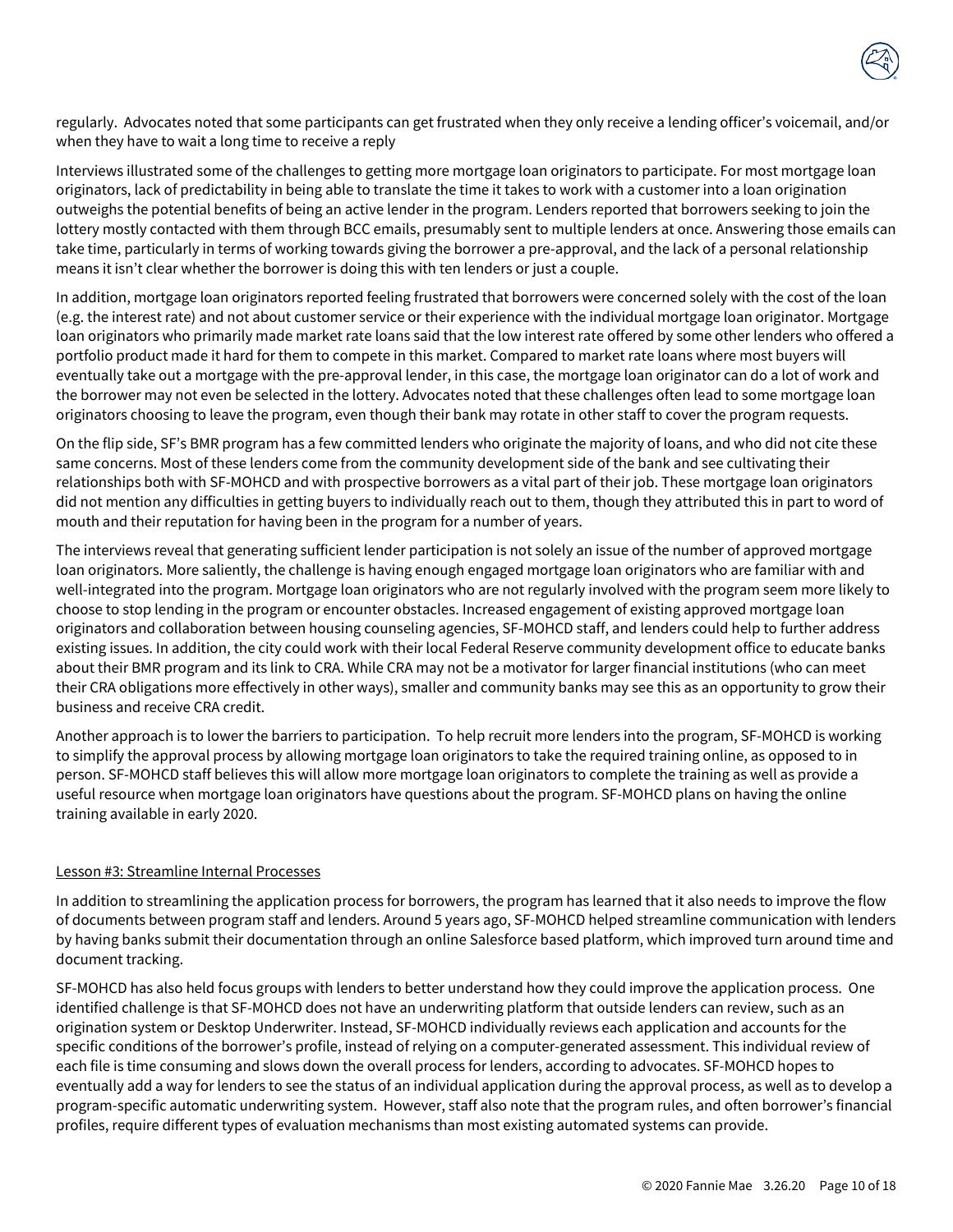

Interviews with mortgage loan originators identified other potential areas for improvement. One challenge was a perceived lack of recourse to address decisions made by SF-MOHCD staff as well as the length of time it can take to get to escrow. Lenders also expressed interest in better understanding the exact underwriting guidelines that MOHCD is using, since the process is still somewhat opaque.

Perhaps the biggest tension between lenders and SF-MOHCD is the different lens they bring to the qualification process. For SF-MOHCD, their primary goal in reviewing a borrower's finances is to ensure that the borrower falls below the AMI threshold to qualify for the program. As a result, SF-MOHCD reviews and counts assets as income, and also sets maximum income limits and counts many different types of income (for example, MOHCD will include overtime income in assessing a borrower's qualifications). In contrast, the lender's concern is whether the borrower has sufficient income to meet the mortgage payments – additional income or assets are generally not used to calculate the household's debt to income (DTI) ratio. In other words, for the lender, the concern is a minimum income threshold, rather than a maximum. Until recently, SF-MOHCD required that lenders check that applicants meet the program's eligibility requirements, which was an added step for the lender and didn't align with their systems. However, SF-MOHCD is working to change this.

Overall, however, lenders we interviewed noted that the clear and detailed rules and regulations set the SF-MOHCD program apart as a gold standard for inclusionary housing BMR sale programs. Lenders highlighted that the San Francisco program provided useful sample documents, and that an online application system was an important innovation. They also noted that SF-MOHCD staff had compiled an extremely detailed program manual. This manual means that lenders can safely make decisions based on documented policy, rather than worrying that they are at risk of a subjective judgment being made later on in the process.

#### Lesson # 4: Provide Ongoing Support for Borrowers

One of the strengths of the SF-MOHCD BMR program is that it provides a variety of supports for homeowners that help to make the program sustainable and effective. The concept of "stewardship" is central to the staff's mission, and they seek to ensure that residents benefit and that the program maintains the long-term affordability of the units.

One way the program supports borrowers is through pre-purchase and post-purchase counseling. SF-MOHCD coordinates these services with HUD certified counseling agencies. Mortgage loan originators noted that the housing counseling agencies are well organized under a single coordinating umbrella, which makes it easy for prospective program participants to attend housing counseling sessions. SF-MOHCD also offers ongoing support by conducting annual compliance check-ins with households in the program and supporting them if they run into challenges.

SF-MOHCD has also worked to ensure that borrowers with different financial histories do not face barriers in finding a lender. They actively try to recruit lenders with different underwriting requirements, such as accepting borrowers with lower credit scores or past bankruptcies, to participate in the program. Staff also connect borrowers with other programs such as the Federal Home Loan Bank's Workforce Initiative Subsidy for Homeownership (WISH) program, which provides grants to qualified first-time homebuyers to help with down payment and closing costs. These aspects of the SF-MOHCD BMR program, as well as annual check-ins from SF-MOHCD staff, help to support borrowers in the program and helps to ensure that they are able to sustain homeownership.

One emergent challenge, particularly as house prices in the city have risen, is the concomitant increase in Home Owners Association (HOA) dues. HOA dues can put financial pressure on a household because HOA dues are calculated based on the market value of the unit, even when it is subsidized. Advocates who have worked with BMR owners cited that HOA dues have gone up much higher than is accounted for in assessing the affordability of the unit for a buyer. Currently, SF-MOHCD's pricing calculations only account for the increase in HOA dues through an initial 10% initial pricing cushion (units are priced as affordable for 90 AMI if a household is actually at 100 AMI). However, in some buildings HOA dues might go up by 5% in just a year or two. One lender explained that the rising cost of HOA dues makes BMR units unaffordable for many households unless they are able to make a significant down payment, often through gifts from family members. MOHCD is working to collect data on HOA dues to assess how they influence program participant budgets. A challenge for the program is deciding whether this means that the AMI bands should be raised to allow higher income households to participate in the BMR program (to ensure affordability) or whether to provide more subsidy so that lower-income families can still qualify while still accounting for rising HOA dues.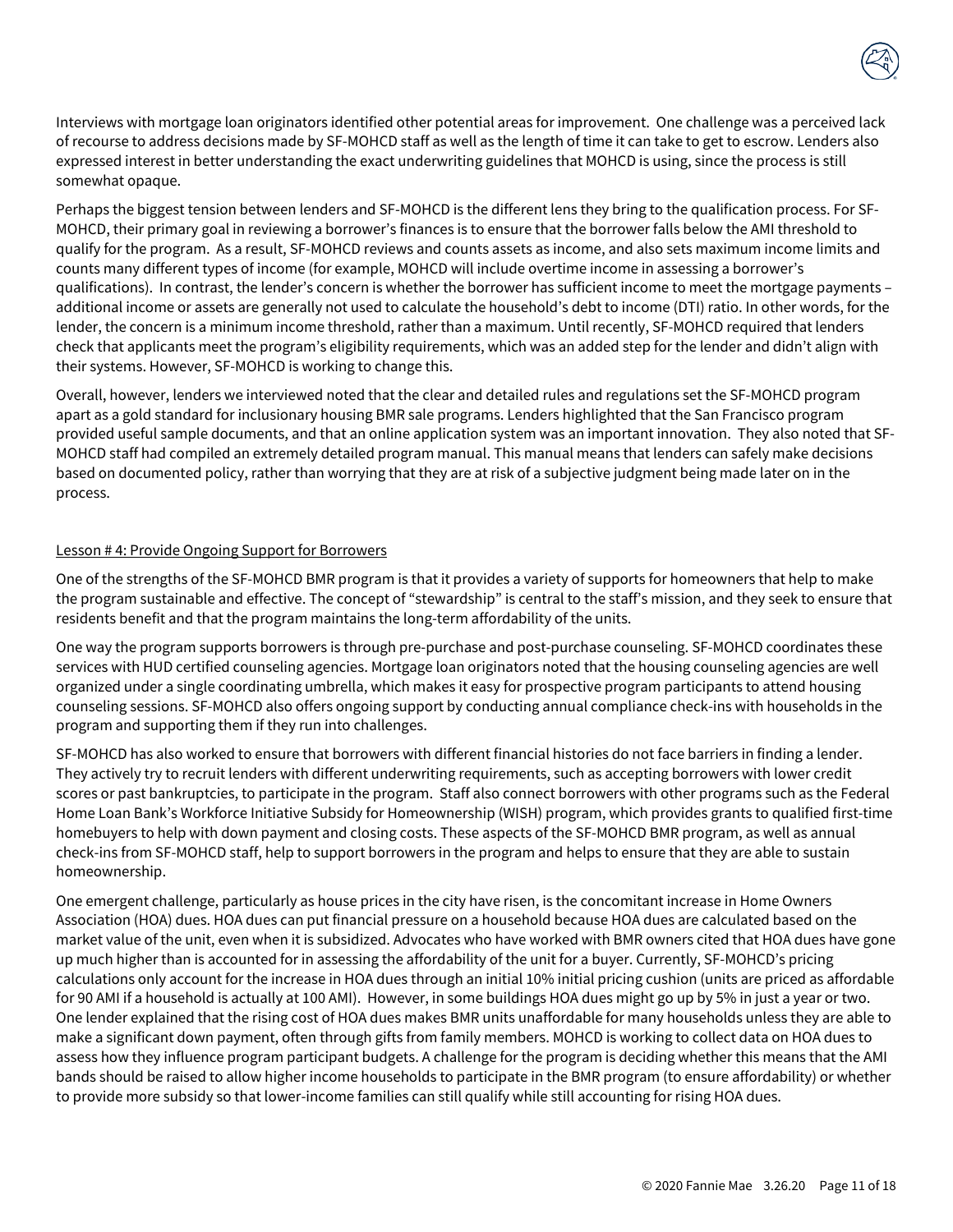#### Lesson #5: Extending the Reach of Government Sponsored Enterprises (GSEs)

Bank partnerships with GSEs, and the ability to sell their BMR loans to them for securitization, could increase the capital available to the program as well as encourage more active lender participation. Until recently, the GSEs have had limited participation in shared equity programs, in part due to the fact that these programs often have requirements that MOHCD and lenders perceive to conflict with GSE selling guidelines. For example, MOHCD staff and lenders both cited that, in the MOHCD BMR program, resale restr[i](#page-17-11)ctions survive foreclosure, which they believed did not fit within the general GSE selling guidelines.<sup>xxviii</sup> However, in reality the survival of those restrictions are within the general selling guidelines and the actual aspect of the program that requires the variances is because of the potential for a loan to exceed the Combined Loan to Value limitation due to the subsidy provided via the BMR program.<sup>[xxix](#page-17-12)</sup> In addition, various lenders noted that a couple of the active lenders in the program offer a portfolio product, which means they are able to offer a lower interest rate than is typically available for conventional GSE loan products.

The Duty to Serve guidelines, however, have led to increased interest in participating in these type of programs at the GSEs. Duty to Serve is a federal rule issued by the Federal Housing Finance Authority (FHFA) that required the GSEs to focus on lending to various underserved markets, including shared equity homeownership programs like the SF-MOHCD BMR condominium program.<sup>[xxx](#page-17-13)</sup> GSEs were required to submit an initial plan for meeting their Duty to Serve obligations and then are evaluated annually on their success in meeting the goals in these plans.

SF-MOHCD staff noted that they are interested in receiving more active outreach from GSEs, including regular contact with a dedicated account manager, in order to have a stronger ongoing relationship. The lesson learned is that communications between city program staff, GSE staff, and lenders are critical to helping to create a robust secondary market for these loans. There has already been some success in improved communications between MOHCD and the GSEs. One lender whose bank currently portfolios all of their SF-MOHCD BMR loans is now looking into selling them to a GSE. The lender stated that she brought this idea to her bank after SF-MOHCD staff explained at a recent training that variances were available from the GSEs. SF-MOHCD also then provided a template variance request letter. The mortgage loan originator believed that selling the loans to a GSE could make them more flexible as a lender since some borrowers may qualify under GSE selling guidelines but not their portfolio lending guidelines. This interaction illustrates how more communication between the GSEs and MOHCD can eventually increase the number of deed-restricted shared equity mortgages sold to the GSEs.

#### Lesson #6: Prioritizing Low-Income Homeownership

In addition to the programmatic lessons detailed above, one of the key lessons from San Francisco's BMR program is that in highcost markets, cities will intentionally have to support access to homeownership for lower-income families. San Francisco dedicates a significant portion of its budget to housing issues, and also exacts a very high inclusionary rate on new developments. Without this capital and political will, it will be increasingly difficult to close the gap between what low-income families can afford and the prices of even entry-level homes.

San Francisco faces another challenge as well: as the area median income is rising, unit prices at a level of affordability relative to AMI is continuing to increase as well. In 2017, the AMI for San Francisco was over \$120,000, meaning that even at 80 percent of AMI, buyers of BMR units would need an income of around \$96,000. Indeed, the program's BMR unit costs grew by \$100,000- \$300,000 from 2015 to 2019 depending on size. The median price change for BMR units during that time period was \$144,500. Individuals familiar with the housing counseling agencies explained that these high costs mean that some low-income households would be forced to look elsewhere in the Bay Area. This issue of some buyers choosing to go elsewhere to avoid the resale restrictions was also brought up by a lender in the program.

More is likely needed if the goal is to continue to support homeownership for low- and middle income households. Currently, the program can be combined with SF MOHCD's Down payment Assistance Loan Program (DALP) and the Workforce Initiative Subsidy for Homeownership (WISH) Program, which can help close the subsidy gap for some households. However, borrowers currently cannot access California's Housing Finance Agency's down payment assistance program due to requirements about second lien position conflicting with the structure of the BMR deed restrictions. Aligning these programs could help.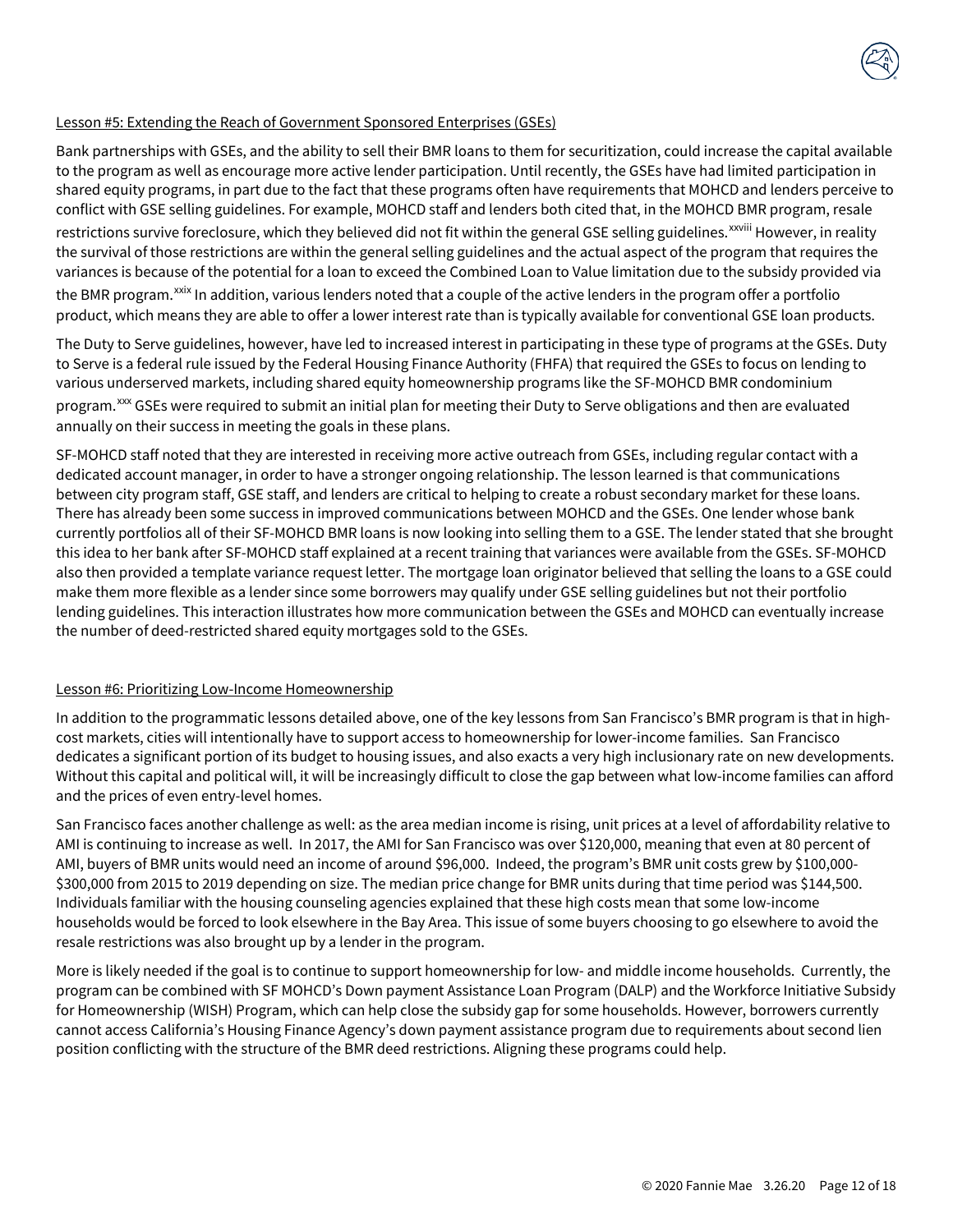

# **Conclusion**

San Francisco's BMR homeownership program is exemplary in a variety of ways. A strength of the program is the welldocumented regulations and its ability to stick to those guidelines, which offer lenders, developers, and buyers a clear understanding of the rules of the program. The use of the promissory note attached to the deed itself has also worked well to ensure adherence to resale restrictions. SF-MOHCD staff also noted that they believe their homebuyer education, both pre- and post-purchase, is important to the success of the program. These best practices could be replicated in more cities.

One way to scale SF-MOHCD's best practices could be to create a set of standardized documents for deed restricted shared equity programs. Establishing model documents and a library of "approved" programs.<sup>[xxxi](#page-17-14)</sup> This way the GSEs could pre-approve the relevant legal documents. These documents could be shared with local governments to help boost awareness of the program and increase adoption of these standards. This could help to increase lending for shared equity programs across the country. Were these standards to come from FHFA it could have even broader effects by leveraging lenders that currently sell shared equity loans to the GSEs.

Representatives from the GSEs explained that having standardized documents across all inclusionary housing programs would then bring in more lenders, including larger banks, since they would only need to understand one blanket version of deed restricted shared equity instead of learning the intricacies of each different city's program. Researchers specializing in shared equity noted that inclusionary housing programs are well suited to be standardized at the state or national level because they are simpler and less specific to local contexts than other housing programs. This would create a larger standardized market for deed restricted shared equity mortgages instead of these small volume of loans from each individual program. This would cut down on the amount of training time and other costs banks would have to expend to do loans in the program. The model program documents could also standardize the data points requested of each borrower so that they match the data needed for the Fannie Mae automated underwriting system, which would further minimize the burden of lending in deed restricted shared equity programs.<sup>xxx[i](#page-17-15)i</sup> Leaders at one bank noted that it would not be enough for individual programs to be "certified" for compliance if bring in more lenders to deed restricted shared equity programs. <sup>xxxiii</sup> that meant there was still no over-arching uniformity across programs. Too broad of a certification program would still make banks customize their systems and potentially negotiate participation on a program-by-program basis, which would not help to

Overall, the MOHCD BMR Homeownership program offers a valuable template for how other deed restricted shared equity programs, particularly inclusionary housing, can be structured to effectively maintain affordable housing and generate wealth for low and moderate income households. If this model is successfully standardized across municipalities in California it would likely bring in more lenders, including large financial institutions, to the deed restricted shared equity market and in turn increase the volume of these loans in the secondary mortgage market. Standardization could be especially effective if paired with reform of the Community Reinvestment Act that pushed more lenders to make loans to low-income households. Fannie Mae, FHFA and other GSEs are well positioned to coordinate broader standardization of these programs with state agencies, local governments and policymakers in order to improve lending in these programs.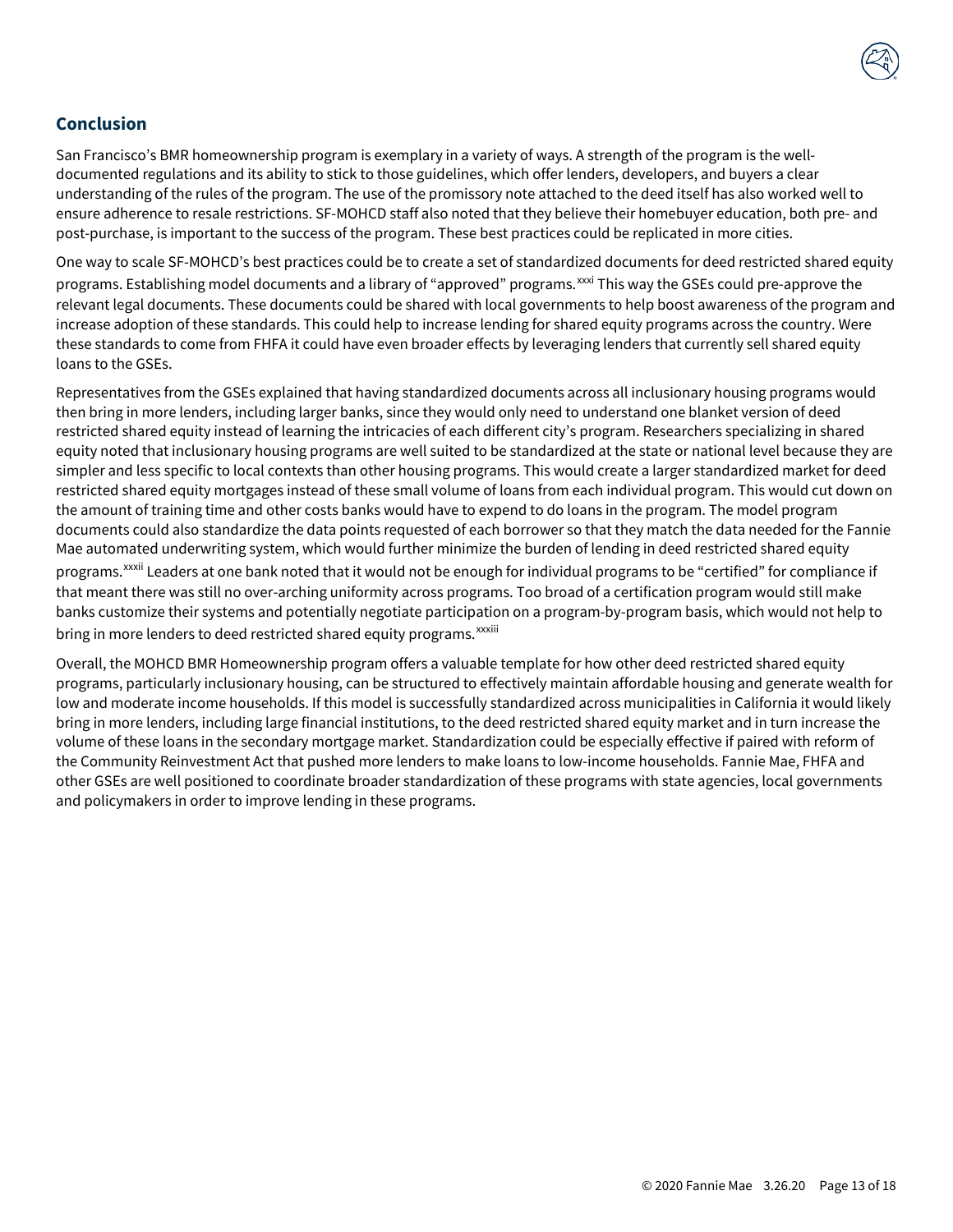

## **References**

Brinklow, A. (2019, June 5). Housing crisis: SF home prices up again for spring despite lag. Retrieved August 13, 2019, from Curbed SF website: https://sf.curbed.com/2019/6/5/18654356/compass-san-francisco-housing-price-report-median-spring-2019-rises

United States Census Bureau. (2017). United States Mover Rate at a New Record Low. Retrieved September 4, 2019, from The United States Census Bureau website: https://www.census.gov/newsroom/blogs/random-samplings/2017/01/mover-rate.html

United States Census Bureau. (2018). American FactFinder—Total Population in Occupied Housing Units by Tenure by Year Householder Moved Into Unit for San Francisco, 2017 American Community Survey 1-Year Estimates. Retrieved August 8, 2019, from https://factfinder.census.gov/bkmk/table/1.0/en/ACS/17\_1YR/B25026

City and County of San Francisco. (2016, June 12). *San Francsico Planning Code: Section 415 Inclusionary Affordable Housing Program*. Retrieved from

http://library.amlegal.com/nxt/gateway.dll/California/planning/article4developmentimpactfeesandprojectr?f=templates\$fn=default.ht m\$3.0\$vid=amlegal:sanfrancisco\_ca\$anc=JD\_415

City and County of San Francisco Mayor's Office of Housing and Community Development. (2018, August 22). *Inclusionary Affordable Housing Program Monitoring and Procedures Manual*. Retrieved from

https://sfmohcd.org/sites/default/files/Documents/MOH/Inclusionary%20Manuals/Inclusionary%20Affordable%20Housing%20Program %20Manual%20-%202018%20Draft.pdf

City and County of San Francisco Mayor's Office of Housing and Community Development. (2019a, May 23). Affordable Housing Pipeline | DataSF | City and County of San Francisco. Retrieved August 13, 2019, from https://data.sfgov.org/Housing-and-Buildings/Affordable-Housing-Pipeline/aaxw-2cb8

City and County of San Francisco Mayor's Office of Housing and Community Development. (2019b, June 10). *MOHCD Sample BMR Closing Documents*. Retrieved from

https://sfmohcd.org/sites/default/files/Documents/MOH/BMR%20Ownership/SAMPLE%20Inclusionary%20BMR%20Closing%20Docume nts.pdf

Fannie Mae. (2009, April 1). B5-5.2-04: Loans with Resale Restrictions: Legal Considerations (04/01/2009). Retrieved September 5, 2019, from https://www.fanniemae.com/content/guide/selling/b5/5.2/04.html

Fannie Mae. (2018). *Shared Equity Portfolio Analysis January 2014 -November 2018*.

Federal Housing Finance Agency. (2016, December 13). FHFA Issues Final Rule on Fannie Mae and Freddie Mac Duty to Serve Underserved Markets | Federal Housing Finance Agency. Retrieved September 6, 2019, from https://www.fhfa.gov/Media/PublicAffairs/Pages/FHFA-Issues-Final-Rule-on-Fannie-Mae-and-Freddie-Mac-Duty-to-Serve-Underserved-Markets.aspx

Matt Weber, Grounded Solutions Network. (2018). *Information, Barriers, and Recommendations to Increase Loans Sold to Fannie Mae from Buyers in San Francisco's Inclusionary Housing Program, San Francisco, CA*. Grounded Solutions Network.

NerdWallet. (n.d.). Mortgage Calculator with PMI and Taxes | NerdWallet. Retrieved August 13, 2019, from https://www.nerdwallet.com/mortgages/mortgage-calculator

Phinney, R. (2013). Exploring Residential Mobility among Low-Income Families. *Social Service Review*, *87*(4), 780–815. https://doi.org/10.1086/673963

San Francisco Mayor's Office of Housing and Community Development. (2019, February 13). *Residential Projects With Inclusionary Requirements*. Retrieved from https://data.sfgov.org/Housing-and-Buildings/Residential-Projects-With-Inclusionary-Requirement/nj3xrw36

The Urban Institute, Temkin, K., Theodos, B., & Price, D. (2010). *Shared Equity Homeownership Evaluation: Case Study of the San Francisco Citywide Inclusionary Affordable Housing Program*. Urban Institute.

Theodos, B., Pitingolo, R., Latham, S., Stacy, C. P., Daniels, R., & Braga, B. (2017). *Affordable Homeownership: An Evaluation of Shared Equity Programs*. Retrieved from https://www.urban.org/sites/default/files/publication/88876/affordable\_homeownership\_0.pdf

Theodos, B., Stacy, C. P., Braga, B., & Daniels, R. (2019). Affordable Homeownership: An Evaluation of the Near-Term Effects of Shared Equity Programs. *Housing Policy Debate*, *0*(0), 1–15. https://doi.org/10.1080/10511482.2019.1596965

United States Department of Housing and Urban Development (HUD) Office of Policy Development and Research (PD&R). (n.d.). Income Limits | HUD USER. Retrieved August 13, 2019, from https://www.huduser.gov/portal/datasets/il.html#2017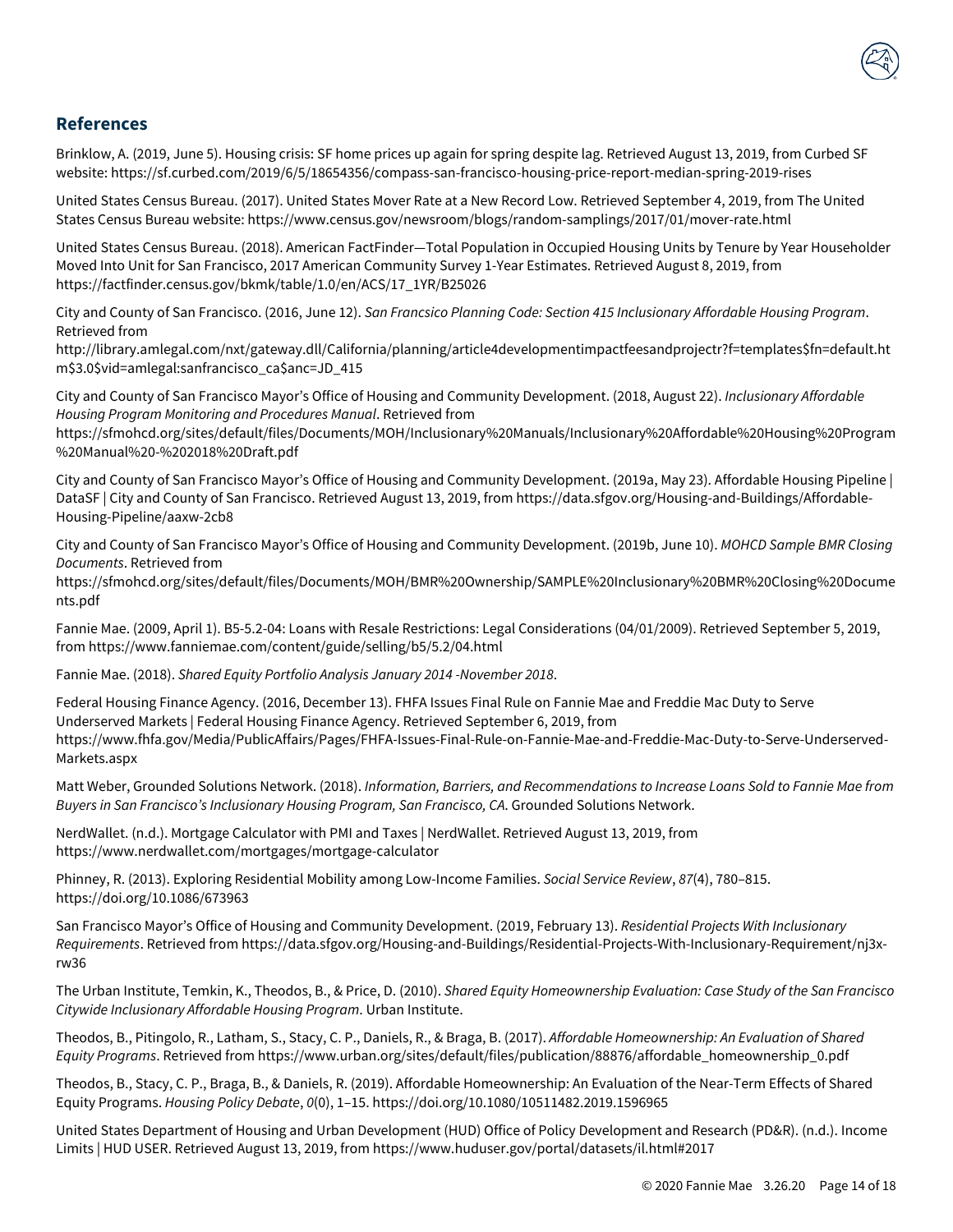

#### **Appendix A: Methodology**

This research was conducted using a mixed methods approach based on data analysis of census, tax assessor and internal data from MOHCD as well as interviews and analysis of program documents. As part of this research a broad selection of individuals involved in these types of programs were interviewed including officials at GSEs, mortgage loan originators working with the program from depository institutions and independent mortgage lenders, experts on shared equity homeownership programs, homeownership advocates, and staff at MOHCD. The research used tax parcel data from the Land Vision database to supplement internal data supplied by MOHCD in order to effectively analyze length of tenure, sale prices and appreciation of properties in the program. That research was supplemented by earlier reports on the program as well as careful review of MOHCD's program documents and relevant sections of the San Francisco City Planning Code.

We would like to thank the following individuals who took the time to provide their expertise for this research: Nelson Wong at Umpqua Bank, Sean Crowley at Union Bank, Brett Theodos at the Urban Institute, Sandra Smith at Guild Mortgage, Shannon Way at Homeownership SF, as well Cissy Yin, Jackie Tsou and Maria Benjamin at the San Francisco Mayor's Office of Housing and Community Development.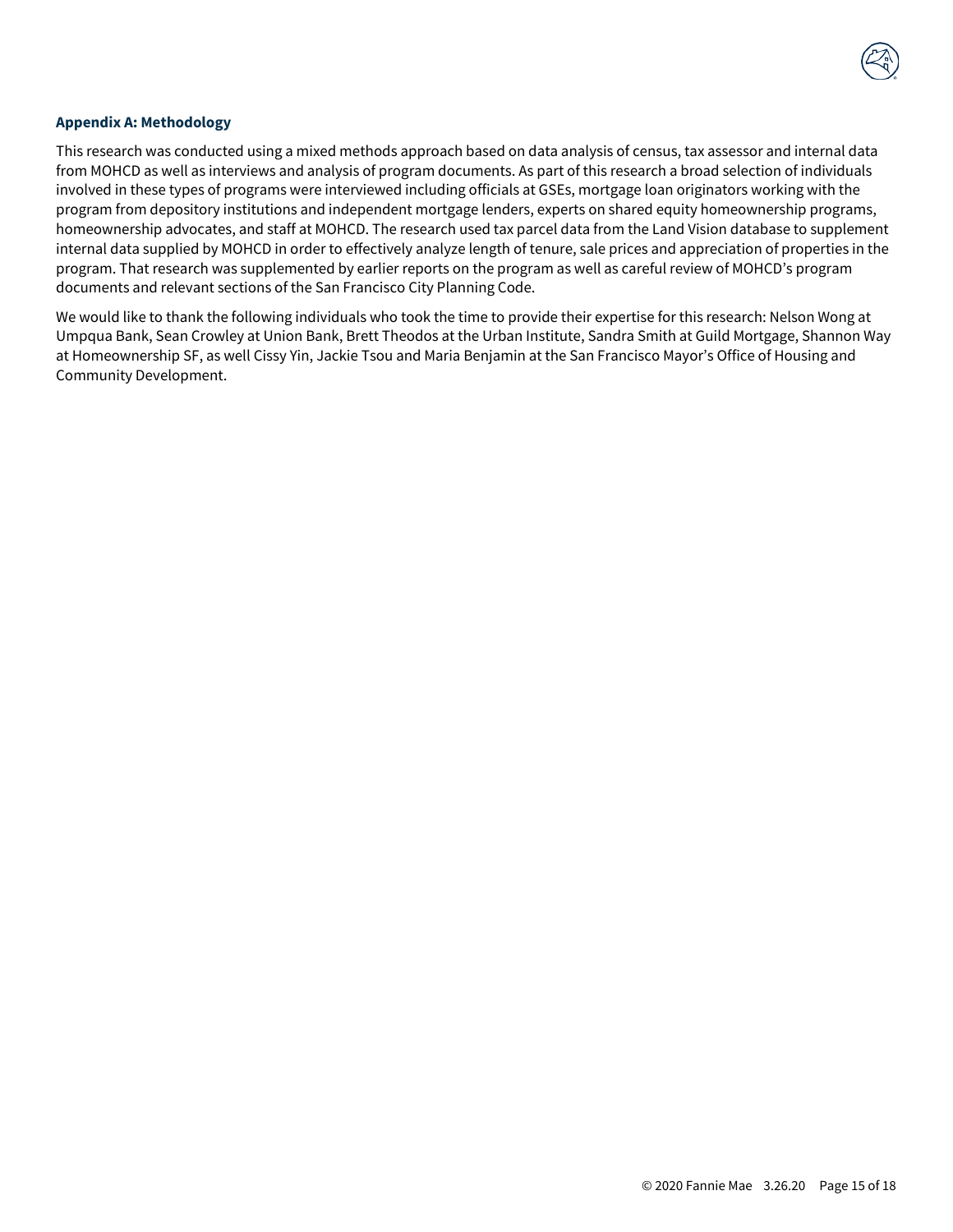# **Appendix B: Regression Table**

Table B.1: Rate of Appreciation Controlling for Years Owned and Age of Unit

|                          | (1)         | (2)          | (3)          |
|--------------------------|-------------|--------------|--------------|
|                          | Model 1     | Model 2      | Model 3      |
| Number of Years Owned    | $5.401$ *** | $5.410$ ***  | $5.510***$   |
|                          | (80.28)     | (80.55)      | (80.60)      |
| <b>Below Market Rate</b> |             | $-32.89$ *** | $-23.55$ *** |
|                          |             | $(-9.47)$    | $(-6.67)$    |
| Year Built               |             |              | $-0.205$ *** |
|                          |             |              | $(-24.01)$   |
| Constant                 | 18.82***    | 19.03***     | 419.2***     |
|                          | (35.15)     | (35.57)      | (25.06)      |
| Observations             | 24,458      | 24,458       | 22,417       |
| $R^2$                    | 0.209       | 0.211        | 0.241        |
| Adjusted $R^2$           | 0.209       | 0.211        | 0.241        |

*t* statistics in parentheses

\* *p* < 0.05, \*\* *p* < 0.01, \*\*\* *p* < 0.001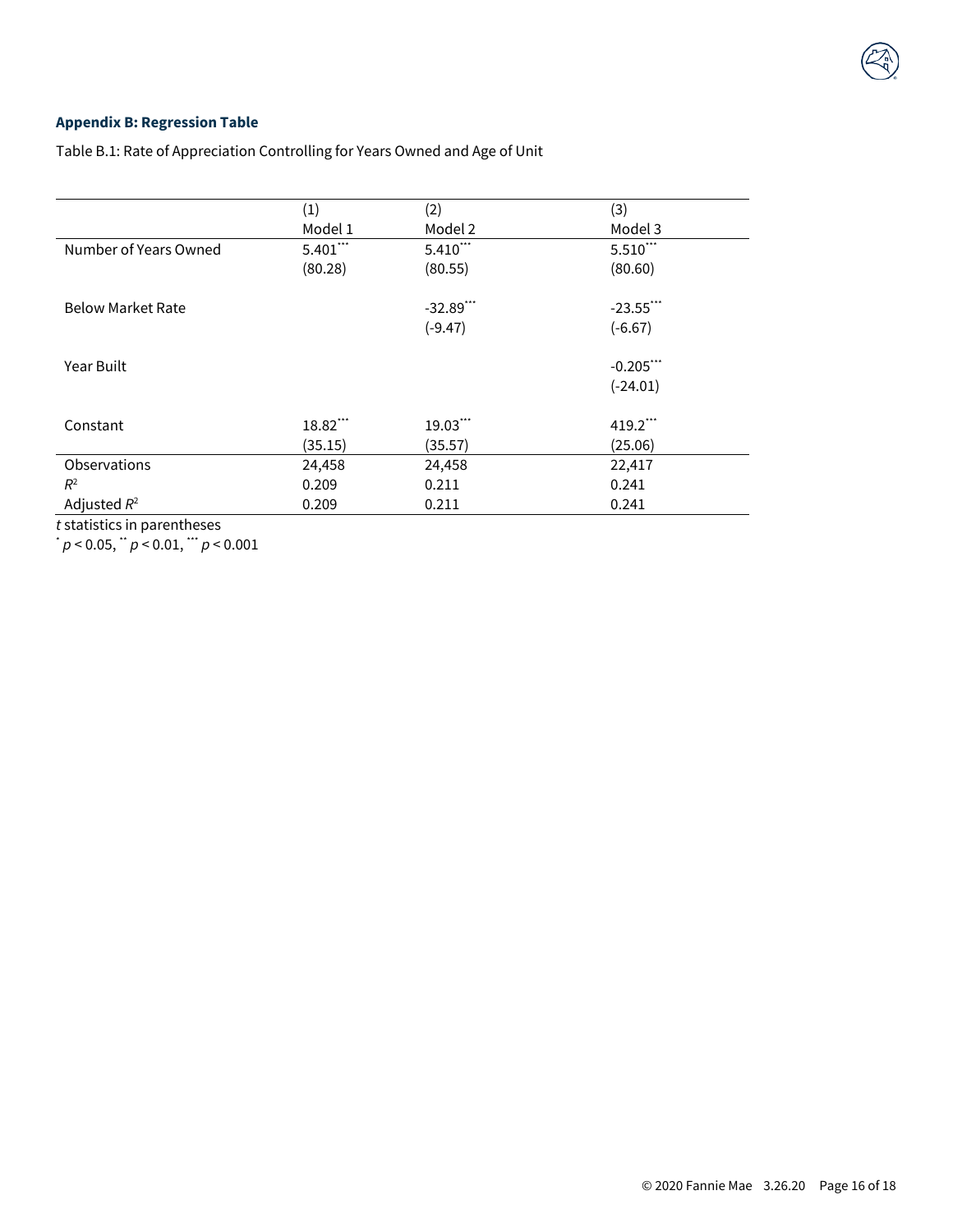# **Endnotes**

<span id="page-16-0"></span><sup>i</sup> Brinklow, A. (2019, June 5). Housing crisis: SF home prices up again for spring despite lag. Retrieved August 13, 2019, from Curbed SF website: https://sf.curbed.com/2019/6/5/18654356/compass-san-francisco-housing-price-report-median-spring-2019-rises

NerdWallet. (n.d.). Mortgage Calculator with PMI and Taxes | NerdWallet. Retrieved August 13, 2019, from https://www.nerdwallet.com/mortgages/mortgage-calculator

<span id="page-16-1"></span>ii Matt Weber, Grounded Solutions Network. (2018). Information, Barriers, and Recommendations to Increase Loans Sold to Fannie Mae from Buyers in San Francisco's Inclusionary Housing Program, San Francisco, CA. Grounded Solutions Network.

<span id="page-16-2"></span>iii A study by the Urban Institute (2010) found that nearly three-quarters of resold units required a minimum income that was, in real terms, no more than 10% larger than the initial sale, which illustrates the effectiveness of the resale formula at ensuring the long-term affordability of these units. In addition, they found that households who sold their BMR unit earned a median internal rate of return (IRR) of 11.3% on their initial investment of about \$40,533, including both the homeowner's down payment and closing costs. That median rate of return exceeded the returns that those resellers would have earned if they had rented a unit and invested their down payment in stocks (3.2% median return if BMR resellers invested their down payment amount in an S&P 500 index fund) or 10-year Treasury bonds (median yield of 4.4% at time of initial purchase).

<span id="page-16-3"></span>iv This research was conducted through a mixed methods approach using quantitative analysis as well as qualitative interviews with a variety of stakeholders. Interviews included mortgage loan originators at a variety of approved lenders for the MOHCD BMR program, advocates, staff at Fannie Mae and Freddie Mac, research experts in shared equity housing, and MOHCD staff. These interviews were supplemented by quantitative analysis of internal MOHCD data and tax assessor data from Land Vision. Relevant program documents were reviewed such as the program manual, governing section of the planning code, and loan closing documents as well as scholarly literature on deed restricted shared equity.

<span id="page-16-4"></span><sup>v</sup> The Urban Institute, Temkin, K., Theodos, B., & Price, D. (2010). Shared Equity Homeownership Evaluation: Case Study of the San Francisco Citywide Inclusionary Affordable Housing Program. Urban Institute.

<span id="page-16-5"></span>vi Often this amount is tied to the change in Area Median Income or the Consumer Price Index, which is often thought of as a proxy for inflation.

<span id="page-16-6"></span>vii Theodos, B., Stacy, C. P., Braga, B., & Daniels, R. (2019). Affordable Homeownership: An Evaluation of the Near-Term Effects of Shared Equity Programs. Housing Policy Debate, 0(0), 1–15.

<span id="page-16-7"></span>viii Theodos, B., Stacy, C. P., Braga, B., & Daniels, R. (2019). Affordable Homeownership: An Evaluation of the Near-Term Effects of Shared Equity Programs. Housing Policy Debate, 0(0), 1–15.

<span id="page-16-8"></span>ix Matt Weber, Grounded Solutions Network. (2018). Information, Barriers, and Recommendations to Increase Loans Sold to Fannie Mae from Buyers in San Francisco's Inclusionary Housing Program, San Francisco, CA. Grounded Solutions Network.

<span id="page-16-9"></span><sup>x</sup> The program also includes 1,200 rental units, but these are not discussed in this report.

<span id="page-16-10"></span>xi The Condo Conversion Below Market Rate program created units between 1979 and 1988, when building owners who converted their properties from apartments to condominiums were required by the City to set aside some condominiums as below market rate (BMR) units. The Limited Equity Program is similar to the Inclusionary Housing condominium program but applies to legacy units generated by the San Francisco Redevelopment Agency, a now defunct department.

<span id="page-16-11"></span>xii The fee amount is based on \$199.50 per square foot of a percentage of gross floor area of the project. The percentage of the overall building used to calculate the fee at that rate is 20% for a project of fewer than 25 units, 30% for larger rental projects, and 33% for larger ownership projects.

City and County of San Francisco Mayor's Office of Housing and Community Development. (2018, December 1). Inclusionary Housing Program Fee Schedule 2019. Retrieved from https://sfmohcd.org/inclusionary-housing-program-fee-schedule

<span id="page-16-12"></span>xiii City and County of San Francisco Mayor's Office of Housing and Community Development. (2019, February 13). Residential Projects With Inclusionary Requirements. Retrieved from https://data.sfgov.org/Housing-and-Buildings/Residential-Projects-With-Inclusionary-Requirement/nj3x-rw36

<span id="page-16-13"></span>xiv These are MOHCD's income level guidelines which do not conform to the same terminology used by federal agencies and government sponsored entities (GSEs).

<span id="page-16-14"></span>xv City and County of San Francisco. (2016, June 12). San Francisco Planning Code: Section 415 Inclusionary Affordable Housing Program. Retrieved from